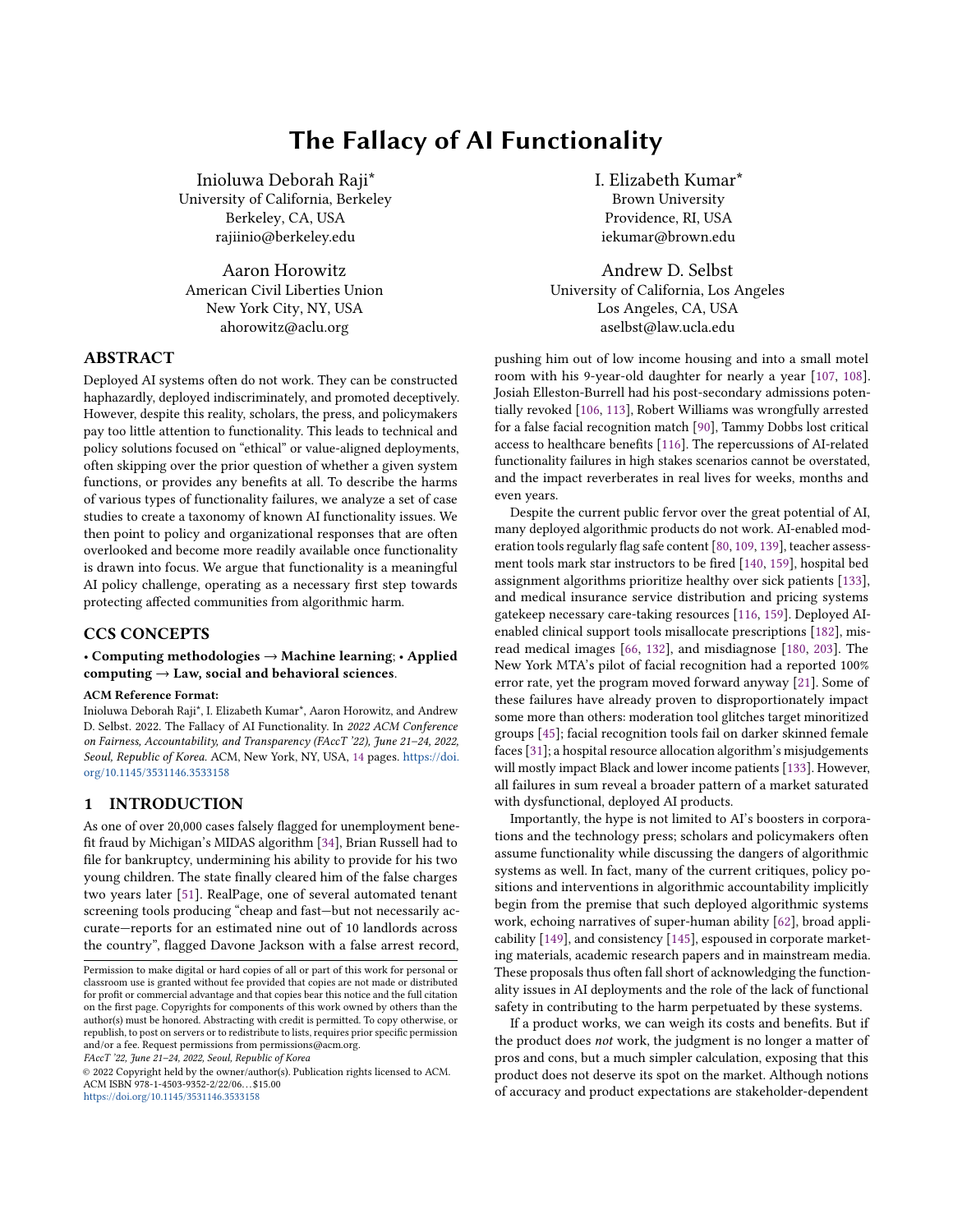and can be contested, the assessment of such claims are often easier to empirically measure, grounding the discussion of harm in a way that is challenging to repudiate.

As an overlooked aspect of AI policy, functionality is often presented as a consideration secondary to other ethical challenges. In this paper, we argue that it is a primary concern that often precedes such problems. We start by calling out what we perceive to be a functionality assumption, prevalent in much of the discourse on AI risks. We then argue that this assumption does not hold in a large set of cases. Drawing on the AI, Algorithmic and Automation Incident and Controversy Repository (AAAIRC), we offer a taxonomy of the ways in which such failures can take form and the harms they cause, which differ from the more commonly cited critiques of AI. We then discuss the existing accountability tools to address functionality issues, that are often overlooked in AI policy literature and in practice, due in large part to this assumption of functionality.

#### 2 RELATED WORK

A review of past work demonstrates that although there is some acknowledgement that AI has a functionality problem, little has been done to systematically discuss the range of problems specifically associated with functionality.

Recent work details that the AI research field suffers from scientific validity and evaluation problems [\[48,](#page-10-7) [79\]](#page-10-8). Kapoor and Narayanan [\[105\]](#page-11-11) have demonstrated reproducibility failures in published work on predicting civil wars. Liao et al. [\[118\]](#page-11-12) found that advances in machine learning often "evaporate under closer scrutiny or turn out to be less widely applicable than originally hoped."

There is also some work demonstrating that AI products are challenging to engineer correctly in practice. In a survey of practitioners, Wan et al. [\[194\]](#page-12-4) describe how developers often modify traditional software engineering practices due to unique challenges presented by ML, such as the increased effort required for testing and defining requirements. They also found that ML practitioners "tend to communicate less frequently with clients" and struggle to make accurate plans for the tasks required in the development process. Sculley et al. [\[166\]](#page-12-5) have additionally argued that ML systems "have a special capacity for incurring technical debt."

Other papers discuss how the AI label lends itself to inflated claims of functionality that the systems cannot meet. Kaltheuner et al. [\[102\]](#page-11-13) and Broussard [\[28\]](#page-9-2) critique hyped narratives pushed in the AI industry, joined by many similar domain-specific critiques [\[18,](#page-9-3) [19,](#page-9-4) [148,](#page-12-6) [173,](#page-12-7) [179,](#page-12-8) [184\]](#page-12-9). Narayanan [\[130\]](#page-11-14) recently popularized the metaphor of "snake oil" as a description of such AI products, raising concerns about the hyperbolic claims now common on the market today. Richardson [\[157\]](#page-12-10) has noted that despite the "intelligent" label, many deployed AI systems used by public agencies involve simple models defined by manually crafted heuristics. Similarly, Raji et al. [\[149\]](#page-12-3) argue that AI makes claims to generality while modeling behaviour that is determined by highly constrained and context-specific data. In a study of actual AI policy discussions, Krafft et al. [\[110\]](#page-11-15) found that policymakers often define AI with respect to how human-like a system is, and concluded that this could lead to deprioritizing issues more grounded in reality.

FAccT '22, June 21-24, 2022, Seoul, Republic of Korea Inioluma Deborah Raji\*, I. Elizabeth Kumar\*, Aaron Horowitz, and Andrew D. Selbst

Finally, Vinsel [\[191\]](#page-12-11) has argued that even critics of technology often hype the very technologies that they critique, as a way of inflating the perception of their dangers. He refers to this phenomenon as "criti-hype"—criticism which both needs and feeds on hype. As an example, he points to disinformation researchers, who embrace corporate talking points of a recommendation model that can meaningfully influence consumer behavior to the point of controlling their purchases or voting activity—when in actuality, these algorithms have little ability to do either [\[22,](#page-9-5) [75,](#page-10-9) [88,](#page-10-10) [95,](#page-11-16) [162\]](#page-12-12). Even the infamous Cambridge Analytica product was revealed to be "barely better than chance at applying the right [personality] scores to individuals", and the company accused explicitly of "selling snake oil" [\[88\]](#page-10-10).

## <span id="page-1-0"></span>3 THE FUNCTIONALITY ASSUMPTION

It is unsurprising that promoters of AI do not tend to question its functionality. More surprising is the prevalence of criti-hype in the scholarship and political narratives around automation and machine learning—even amidst discussion of valid concerns such as trustworthiness, democratization, fairness, interpretability, and safety. These fears, though legitimate, are often premature "wishful worries"—fears that can only be realized once the technology works, or works "too well", rather than being grounded in a reality where these systems do not always function as expected [\[191\]](#page-12-11). In this section, we discuss how criti-hype in AI manifests as an unspoken assumption of functionality.

The functionality of AI systems is rarely explicitly mentioned in AI principle statements, policy proposals and AI ethics guidelines. In a recent review of the landscape of AI ethics guidelines, Jobin et al. [\[101\]](#page-11-17) found that few acknowledge the possibility of AI not working as advertised. In guidelines about preventing malfeasance, the primary concern is malicious use of supposedly functional AI products by nefarious actors. Guidelines around "trust" are geared towards eliciting trust in AI systems from users or the public, implying that trusting these AI products would be to the benefit of these stakeholders and allow AI to "fulfill its world changing potential" [\[101\]](#page-11-17). Just one guideline of the hundreds reviewed in the survey "explicitly suggests that, instead of demanding understandability, it should be ensured that AI fulfills public expectations" [\[101\]](#page-11-17). Similarly, the U.S. National Institute of Standards and Technology (NIST) seeks to define "trustworthiness" based primarily on how much people are willing to use the AI systems they are interacting with [\[178\]](#page-12-13). This framing puts the onus on people to trust in systems, and not on institutions to make their systems reliably operational, in order to earn that trust [\[6,](#page-9-6) [30\]](#page-9-7). NIST's concept of trust is also limited, citing the "dependability" section of ISO/IEEE/IEC standards [\[96\]](#page-11-18), but leaving out other critical concepts in these dependability engineering standards that represent basic functionality requirements, including assurance, claim veracity, integrity level, systematic failure, or dangerous condition. Similarly, the international trade group, the Organisation for Economic Co-operation and Development (OECD), mentions "robustness" and "trustworthy AI" in their AI principles but makes no explicit mention of expectations around basic functionality or performance assessment [\[207\]](#page-13-2).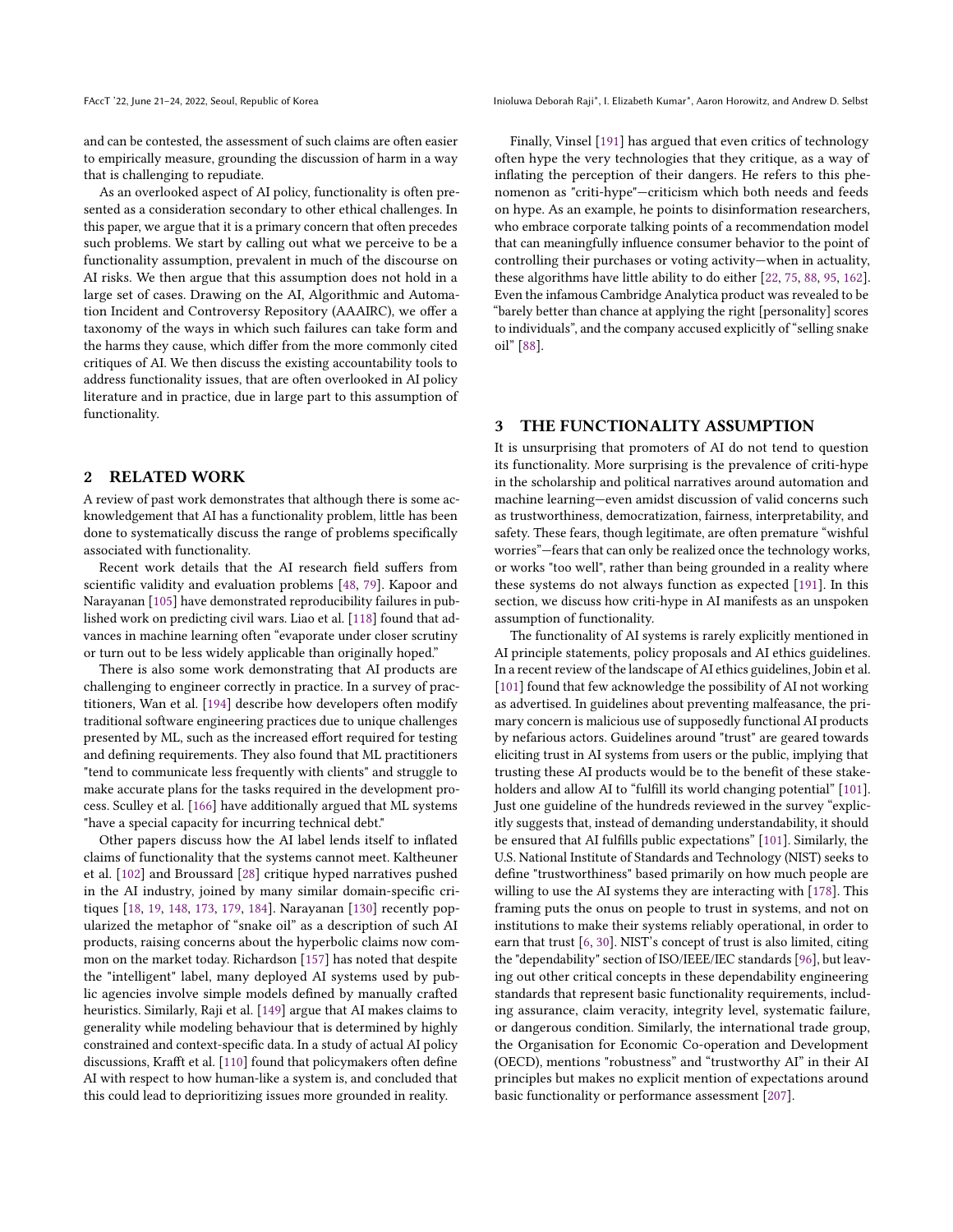The ideal of "democratizing" AI systems, and the resulting AI innovation policy, is another effort premised on the assumed functionality of AI. This is the argument that access to AI tooling and AI skills should be expanded [\[14,](#page-9-8) [70,](#page-10-11) [83,](#page-10-12) [181\]](#page-12-14)—with the corollary claim that it is problematic that only certain institutions, nations, or individuals have access to the ability to build these systems [\[8\]](#page-9-9). A recent example of democratization efforts was the global push for the relaxation of oversight in data sharing in order to allow for more innovation in AI tool development in the wake of the COVID-19 pandemic [\[11,](#page-9-10) [49,](#page-10-13) [122,](#page-11-19) [137,](#page-11-20) [196\]](#page-13-3). The goal of such efforts was to empower a wider range of non-AI domain experts to participate in AI tool development. This policy impact was long lasting and informed later efforts such as the AI National Resource (AINR) effort in the US [\[43\]](#page-10-14) and the National Medical Imaging Platform (NMIP) executed by National Health Services (NHS) in the UK [\[112\]](#page-11-21). In this flurry of expedited activity, some parallel concerns were also raised about how the new COVID-19 AI tools would adequately address cybersecurity, privacy, and anti-discrimination challenges [\[46,](#page-10-15) [111\]](#page-11-22), but the functionality and utility of the systems remained untested for some time [\[85,](#page-10-16) [97,](#page-11-23) [161,](#page-12-15) [206\]](#page-13-4).

An extremely premature set of concerns are those of an autonomous agent becoming so intelligent that humans lose control of the system. While it is not controversial to claim that such concerns are far from being realized [\[13,](#page-9-11) [42,](#page-10-17) [146\]](#page-12-16), this fear of misspecified objectives, runaway feedback loops, and AI alignment presumes the existence of an industry that can get AI systems to execute on any clearly declared objectives, and that the main challenge is to choose and design an appropriate goal. Needless to say, if one thinks the danger of AI is that it will work too well [\[168\]](#page-12-17), it is a necessary precondition that it works at all.

The fear of hyper-competent AI systems also drives discussions on potential misuse [\[29\]](#page-9-12). For example, expressed concerns around large language models centers on hyped narratives of the models' ability to generate hyper-realistic online content, which could theoretically be used by malicious actors to facilitate harmful misinformation campaigns [\[176,](#page-12-18) [195\]](#page-12-19). While these are credible threats, concerns around large language models tend to dismiss the practical limitations of what these models can achieve [\[18\]](#page-9-3), neglecting to address more mundane hazards tied to the premature deployment of a system that does not work [\[55,](#page-10-18) [189\]](#page-12-20). This pattern is evident in the EU draft AI regulation [\[9\]](#page-9-13), where, even as the legislation does concern functionality to a degree, the primary concerns—questions of "manipulative systems," "social scoring," and "emotional or biometric categorization"—"border on the fantastical" [\[190,](#page-12-21) p. 98].

A major policy focus in recent years has been addressing issues of bias and fairness in AI. Fairness research is often centered around attempting to balance some notion of accuracy with some notion of fairness [\[59,](#page-10-19) [63,](#page-10-20) [68\]](#page-10-21). This research question presumes that an unconstrained solution without fairness restrictions is the optimal solution to the problem. However, this intuition is only valid when certain conditions and assumptions are met [\[67,](#page-10-22) [124,](#page-11-24) [198\]](#page-13-5), such as the measurement validity of the data and labels. Scholarship on fairness also sometimes presumes that unconstrained models will be optimal or at least useful. Barocas and Selbst [\[15,](#page-9-14) p. 707] argued that U.S. anti-discrimination law would have difficulty addressing algorithmic bias because the "nature of data mining" means that in many cases we can assume the decision is at least statistically valid. Similarly, as an early example of technical fairness solutions, Feldman et al. [\[60\]](#page-10-23) created a method to remove disparate impact from a model while preserving rank, which only makes sense if the unconstrained system output is correct in the first place. Industry practitioners then carry this assumption into how they approach fairness in AI deployments. For example, audits of AI hiring tools focus primarily on ensuring an 80% selection rate for protected classes (the so-called 4/5ths rule) is satisfied, and rarely mention product validation processes, demonstrating an assumed validity of the prediction task [\[52,](#page-10-24) [148,](#page-12-6) [199\]](#page-13-6).

Another dominant theme in AI policy developments is that of explainability or interpretability. The purpose of making models explainable or interpretable differs depending on who is seen as needing to understand them. From the engineering side, interpretability is usually desired for debugging purposes [\[23\]](#page-9-15), so it is focused on functionality. But on the legal or ethical side, things look different. There has been much discussion about whether the GDPR includes a "right to explanation" and what such a right entails [\[50,](#page-10-25) [103,](#page-11-25) [167,](#page-12-22) [193\]](#page-12-23). Those rights would serve different purposes. To the extent the purpose of explanation is to enable contestation [\[104\]](#page-11-26), then functionality is likely included as an aspect of the system subject to challenge. To the extent explanation is desired to educate consumers about how to improve their chances in the future [\[16\]](#page-9-16), such rights are only useful when the underlying model is functional. Similarly, to the extent regulators are looking into functionality, explanations aimed at regulators can assist oversight, but typically explanations are desired to check the basis for decisions, while assuming the systems work as intended.

Not all recent policy developments hold the functionality assumption strongly. The Food and Drug Administration (FDA) guidelines for AI systems integrated into software as a medical device (SaMD) has a strong emphasis on functional performance, clearly not taking product performance as a given [\[64\]](#page-10-26). The draft AI Act in the EU includes requirements for pre-marketing controls to establish products' safety and performance, as well as quality management for high risk systems [\[190\]](#page-12-21). These mentions suggest that functionality is not always ignored outright. Sometimes, it is considered in policy, but in many cases, that consideration lacks the emphasis of the other concerns presented.

# 4 THE MANY DIMENSIONS OF AI DYSFUNCTION

Functionality can be difficult to define precisely. The dictionary definition of "fitness for a product's intended use" [\[134\]](#page-11-27) is useful, but incomplete, as some intended uses are impossible. Functionality could also be seen as a statement that a product lives up to the vendor's performance claims, but this, too, is incomplete; specifications chosen by the vendor could be insufficient to solve the problem at hand. Another possible definition is "meeting stakeholder expectations" more generally, but this is too broad as it sweeps in wider AI ethics concerns with those of performance or operation.

Lacking a perfectly precise definition of functionality, in this section we invert the question by creating a taxonomy that brings together disparate notions of product failure. Our taxonomy serves several other purposes, as well. Firstly, the sheer number of points of failure we were able to identify illustrates the scope of the problem.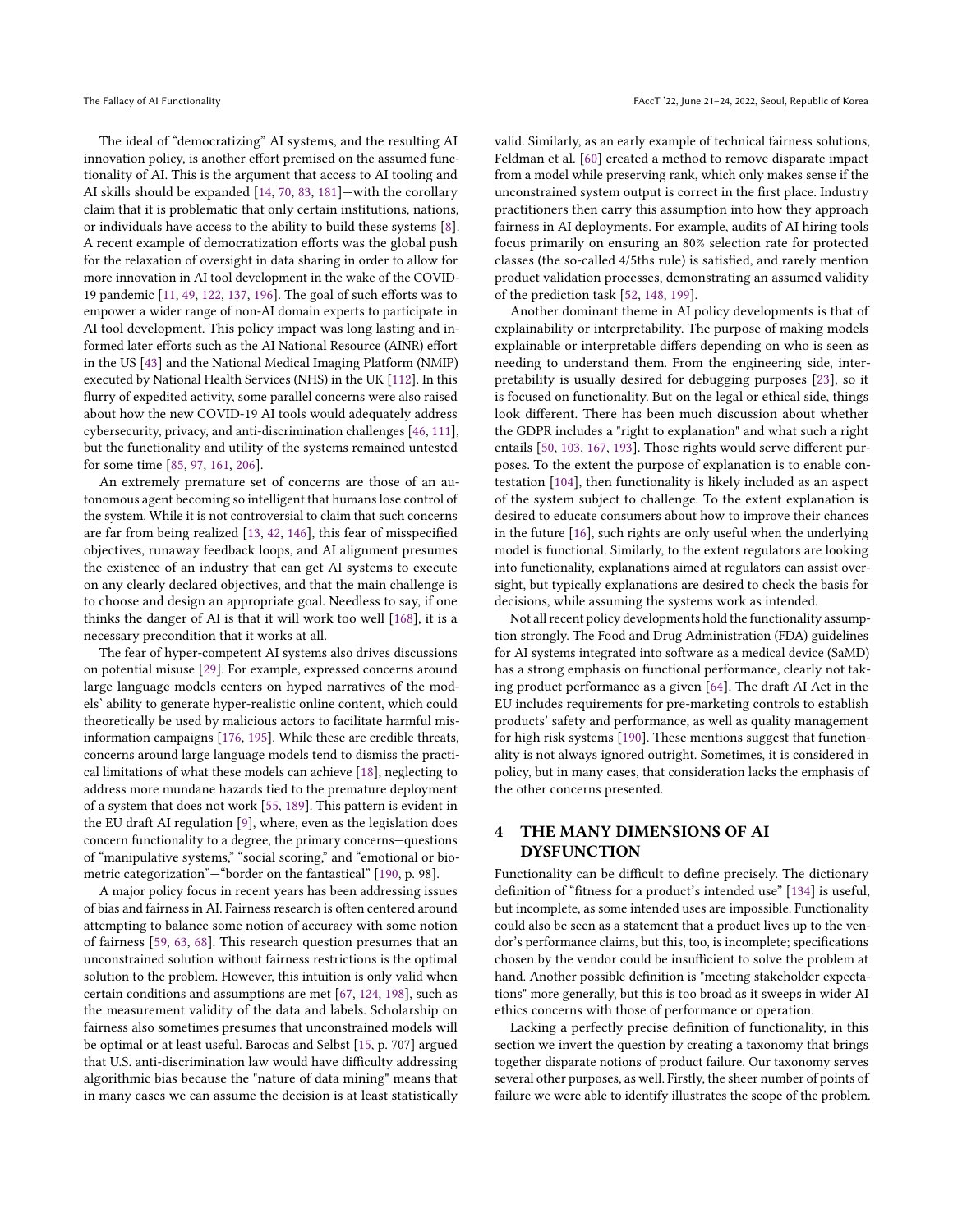Secondly, we offer language in which to ground future discussions of functionality in research and policy. Finally, we hope that future proposals for interventions can use this framework to concretely illustrate the way any proposed interventions might work to prevent different kinds of failure.

#### 4.1 Methodology

To challenge the functionality assumption and demonstrate the various ways in which AI doesn't work, we developed a taxonomy of known AI failures through the systematic review of case studies. To do this, we partly relied on the AI, Algorithmic and Automation Incident and Controversy Repository (AIAAIC) spreadsheet crowdsourced from journalism professionals [\[35\]](#page-10-27). Out of a database of over 800 cases, we filtered the cases down to a spreadsheet of 283 cases from 2012 to 2021 based on whether the technology involved claimed to be AI, ML or data-driven, and whether the harm reported was due to a failure of the technology. In particular, we focused on describing the ways in which the artifact itself was connected to the failure, as opposed to infrastructural or environmental "meta" failures which caused harm through the artifact. We split up the rows in the resulting set and used an iterative tagging procedure to come up with categories that associate each example with a different element or cause of failure. We updated, merged, and grouped our tags in meetings between tagging sessions, resulting in the following taxonomy. We then chose known case studies from the media and academic literature to illustrate and best characterize these failure modes.

#### 4.2 Failure Taxonomy

Here, we present a taxonomy of AI system failures and provide examples of known instances of harm. Many of these cases are direct refutations of the specific instances of the functionality assumptions in Section [3.](#page-1-0)

| Impossible Tasks              | Conceptually Impossible                     |
|-------------------------------|---------------------------------------------|
|                               | Practically Impossible                      |
| <b>Engineering Failures</b>   | Design Failures                             |
|                               | <b>Implementation Failures</b>              |
|                               | <b>Missing Safety Features</b>              |
| Post-Deployment Failures      | Robustness Issues                           |
|                               | Failure under Adversarial Attacks           |
|                               | Unanticipated Interactions                  |
| <b>Communication Failures</b> | <b>Falsified or Overstated Capabilities</b> |
|                               | Misrepresented Capabilities                 |

4.2.1 Impossible Tasks. In some situations, a system is not just "broken" in the sense that it needs to be fixed. Researchers across many fields have shown that certain prediction tasks cannot be solved with machine learning. These are settings in which no specific AI developed for the task can ever possibly work, and a functionalitycentered critique can be made with respect to the task more generally. Since these general critiques sometimes rely on philosophical, controversial, or morally contested grounds, the arguments can be

difficult to leverage practically and may imply the need for further evidence of failure modes along the lines of our other categories.

Conceptually Impossible. Certain classes of tasks have been scientifically or philosophically "debunked" by extensive literature. In these cases, there is no plausible connection between observable data and the proposed target of the prediction task. This includes what Stark and Hutson call "physiognomic artificial intelligence," which attempts to infer or create hierarchies about personal characteristics from data about their physical appearance [\[179\]](#page-12-8). Criticizing the EU Act's failure to address this inconvenient truth, Veale and Borgesius [\[190\]](#page-12-21) pointed out that "those claiming to detect emotion use oversimplified, questionable taxonomies; incorrectly assume universality across cultures and contexts; and risk '[taking] us back to the phrenological past' of analysing character traits from facial structures."

A notorious example of technology broken by definition are attempts to infer "criminality" from a person's physical appearance. A paper claiming to do this "with no racial bias" was announced by researchers at Harrisburg University in 2020, prompting widespread criticism from the machine learning community [\[69\]](#page-10-28). In an open letter, the Coalition for Critical Technology note that the only plausible relationship between a person's appearance and their propensity to commit a crime is via the biased nature of the category of "criminality" itself [\[65\]](#page-10-29). In this setting, there is no logical basis with which to claim functionality.

Practically Impossible. There can be other, more practical reasons for why a machine learning model or algorithm cannot perform a certain task. For example, in the absence of any reasonable observable characteristics or accessible data to measure the model goals in question, attempts to represent these objectives end up being inappropriate proxies. As a construct validity issue, the constructs of the built model could not possibly meaningfully represent those relevant to the task at hand [\[98,](#page-11-28) [99\]](#page-11-29).

Many predictive policing tools are arguably practically impossible AI systems. Predictive policing attempts to predict crime at either the granularity of location or at an individual level [\[61\]](#page-10-30). The data that would be required to do the task properly—accurate data about when and where crimes occur—does not and will never exist. While crime is a concept with a fairly fixed definition, it is practically impossible to predict because of structural problems in its collection. The problems with crime data are well-documented whether in differential victim crime reporting rates [\[10\]](#page-9-17), selection bias based on policing activities [\[54,](#page-10-31) [120\]](#page-11-30), dirty data from periods of recorded unlawful policing [\[158\]](#page-12-24), and more.

Due to upstream policy, data or societal choices, AI tasks can be practically impossible for one set of developers and not for another, or for different reasons in different contexts. The fragmentation, billing focus, and competing incentives of the US healthcare system have made multiple healthcare-related AI tasks practically impossible [\[7\]](#page-9-18). US EHR data is often erroneous, miscoded, fragmented, and incomplete [\[91,](#page-11-31) [92\]](#page-11-32), creating a mismatch between available data and intended use [\[74\]](#page-10-32). Many of these challenges appeared when IBM attempted to support cancer diagnoses. In one instance, this meant using synthetic as opposed to real patients for oncology prediction data, leading to "unsafe and incorrect" recommendations for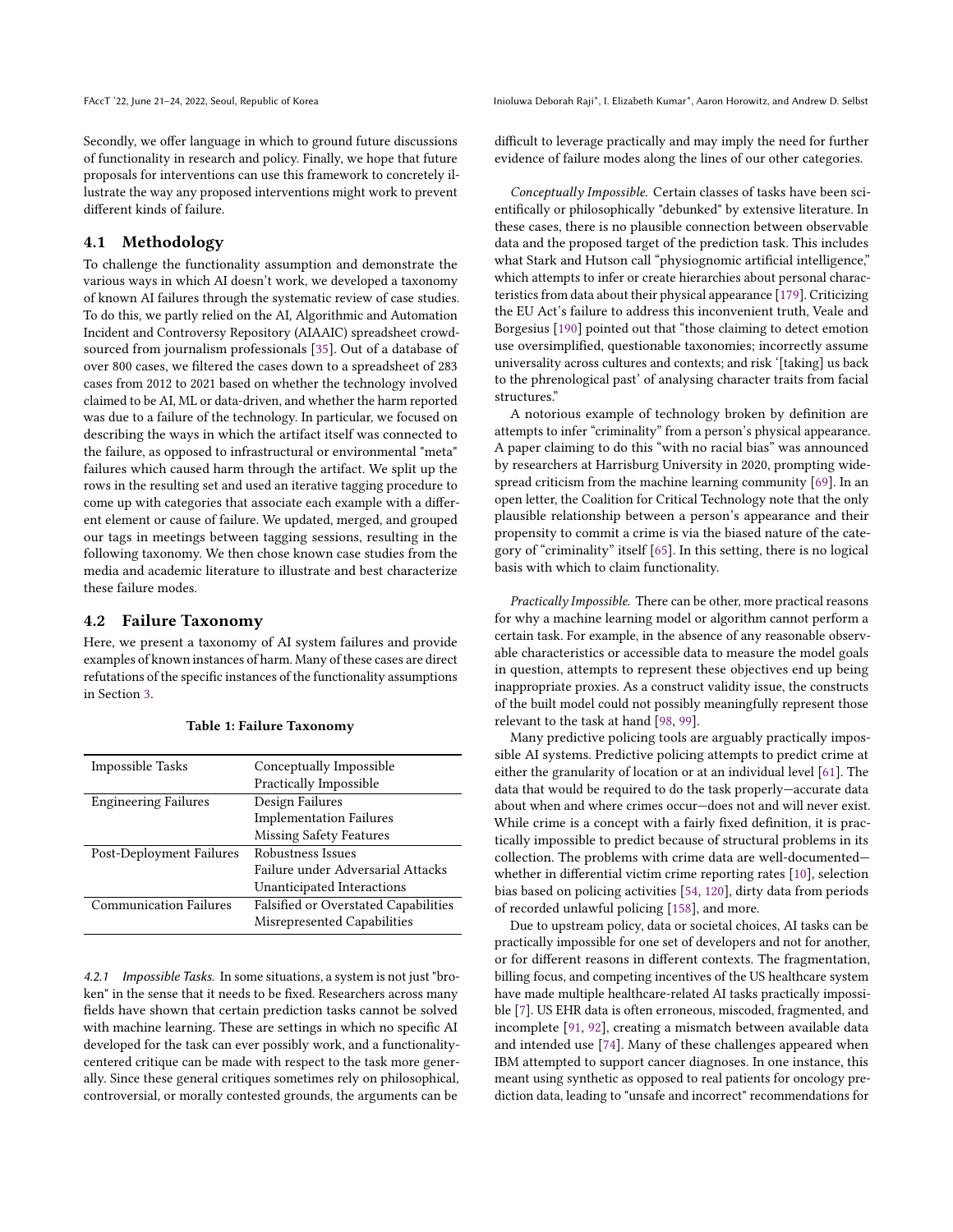cancer treatments [\[164\]](#page-12-25). In another, IBM worked with MD Anderson to work on leukemia patient records, poorly extracting reliable insights from time-dependent information like therapy timelines the components of care most likely to be mixed up in fragmented doctors' notes [\[171,](#page-12-26) [180\]](#page-12-2).

4.2.2 Engineering Failures. Algorithm developers maintain enormous discretion over a host of decisions, and make choices throughout the model development lifecycle. These engineering choices include defining problem formulation [\[141\]](#page-11-33), setting up evaluation criteria [\[118,](#page-11-12) [143\]](#page-11-34), and determining a variety of other details [\[126,](#page-11-35) [142\]](#page-11-36). Failures in AI systems can often be traced to these specific policies or decisions in the development process of the system.

Model Design Failures. Sometimes, the design specifications of a model are inappropriate for the task it is being developed for. For instance, in a classification model, choices such as which input and target variables to use, whether to prioritize accepting true positives or rejecting false negatives, and how to process the training data all factor into determining model outcomes. These choices are normative and may prioritize values such as efficiency over preventing harmful failures [\[47,](#page-10-33) [117\]](#page-11-37).

In 2014, BBC Panorama uncovered evidence of international students systematically cheating on English language exams run by the UK's Educational Testing Service by having others take the exam for them. The Home Office began an investigation and campaign to cancel the visas of anyone who was found to have cheated. In 2015, ETS used voice recognition technology to identify this type of cheating. According to the National Audit Office [\[135\]](#page-11-38),

ETS identified 97% of all UK tests as "suspicious". It classified 58% of 58,459 UK tests as "invalid" and 39% as "questionable". The Home Office did not have the expertise to validate the results nor did it, at this stage, get an expert opinion on the quality of the voice recognition evidence. ... but the Home Office started cancelling visas of those individuals given an "invalid" test.

The staggering number of accusations obviously included a number of false positives. The accuracy of ETS's method was disputed between experts sought by the National Union of Students and the Home Office; the resulting estimates of error rates ranged from 1% to 30%. Yet out of 12,500 people who appealed their immigration decisions, only 3,600 won their cases—and only a fraction of these were won through actually disproving the allegations of cheating. This highly opaque system was thus notable for the disproportionate amount of emphasis that was put into finding cheaters rather than protecting those who were falsely accused. Although we cannot be sure the voice recognition model was trained to optimize for sensitivity rather than specificity, as the head of the NAO aptly put, "When the Home Office acted vigorously to exclude individuals and shut down colleges involved in the English language test cheating scandal, we think they should have taken an equally vigorous approach to protecting those who did not cheat but who were still caught up in the process, however small a proportion they might be" [\[135\]](#page-11-38). This is an example of a system that was not designed to prevent a particular type of harmful failure.

Model Implementation Failures. Even if a model was conceptualized in a reasonable way, some component of the system downstream from the original plan can be executed badly, lazily, or wrong. In 2011, the state of Idaho attempted to build an algorithm to set Medicaid assistance limits for individuals with developmental and intellectual disabilities. When individuals reported sudden drastic cuts to their allowances, the ACLU of Idaho tried to find out how the allowances were being calculated, only to be told it was a trade secret. The class action lawsuit that followed resulted in a courtordered disclosure of the algorithm, which was revealed to have critical flaws. According to Richard Eppink, Legal Director of the ACLU of Idaho [\[177\]](#page-12-27),

> There were a lot of things wrong with it. First of all, the data they used to come up with their formula for setting people's assistance limits was corrupt. They were using historical data to predict what was going to happen in the future. But they had to throw out two-thirds of the records they had before they came up with the formula because of data entry errors and data that didn't make sense.

Data validation is a critical step in the construction of a ML system, and the team that built the benefit system chose to use a highly problematic dataset to train their model. For this reason, we consider this to be an implementation failure.

Another way that failures can be attributed to poor implementation is when a testing framework was not appropriately implemented. One area in which a lack of sufficient testing has been observed in the development of AI is in the area of clinical medicine. Nagendran et al. [\[129\]](#page-11-39) systematically examined the methods and claims of studies which compared the performance of diagnostic deep learning computer vision algorithms against that of expert clinicians. In their literature review, they identified 10 randomized clinical trials and 81 non-randomized clinical trials. Of the 81 non-randomized studies, they found the median number of clinical experts compared to the AI was 4, full access to datasets and code were unavailable in over 90% of studies, the overall risk of bias was high, and adherence to reporting standards were suboptimal, and therefore poorly substantiate their claims. Similarly, the Epic sepsis prediction model, a product actually implemented at hundreds of hospitals, was recently externally validated by Wong et al. [\[203\]](#page-13-1), who found that the model had poor calibration to other hospital settings and discriminated against under-represented demographics. These results suggest that the model's testing prior to deployment may have been insufficient to estimate its real-world performance. Notably, the COVID-19 technology which resulted from innovation policy and democratization efforts mentioned in section [3](#page-1-0) was later shown to be completely unsuitable for clinical deployment after the fact [\[85,](#page-10-16) [97,](#page-11-23) [161,](#page-12-15) [206\]](#page-13-4).

Missing Safety Features. Sometimes model failures are anticipated yet difficult to prevent; in this case, engineers can sometimes take steps to ensure these points of failure will not cause harm. In 2014, a Nest Labs smoke and carbon monoxide detector was recalled [\[200\]](#page-13-7). The detector had a feature which allowed the user to turn it off with a "wave" gesture. However, the company discovered in testing that under certain circumstances, the sensor could be unintentionally deactivated. Detecting a wave gesture with complete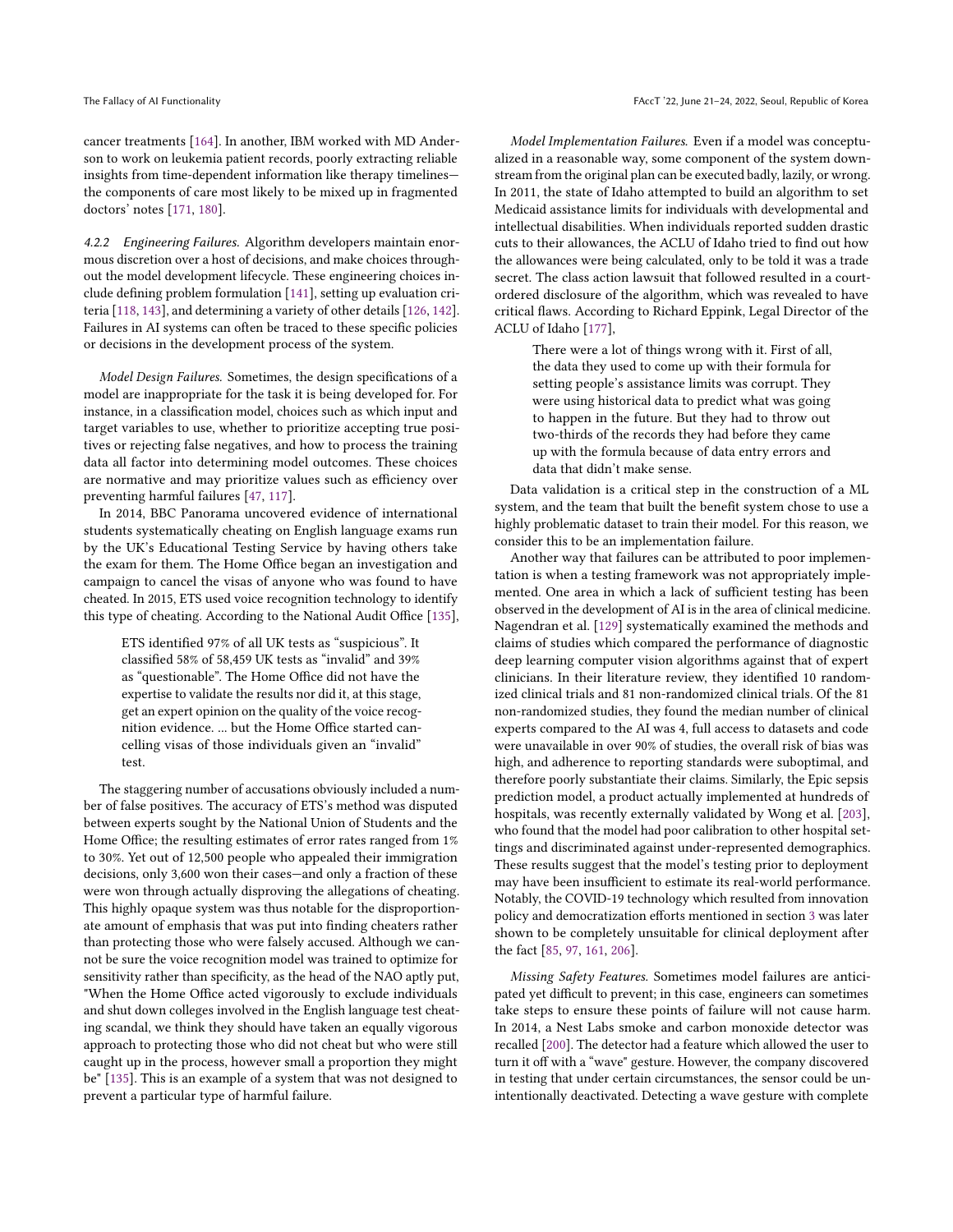accuracy is impossible, and Google acknowledges factors that contribute to the possibility of accidental wave triggering for its other home products [\[1\]](#page-9-19). However, the lack of a failsafe to make sure the carbon monoxide detector could not be turned off accidentally made the product dangerous.

In the same way, the National Transportation Safety Board (NTSB) cited a lack of adequate safety measures—such as "a warning/alert when the driver's hands are off the steering wheel", "remote monitoring of vehicle operators" and even the companies' "inadequate safety culture"—as the probable causes in at least two highly publicized fatal crashes of Uber [\[27,](#page-9-20) [197\]](#page-13-8) and Tesla [\[25,](#page-9-21) [26\]](#page-9-22) self-driving cars. As products in public beta-testing, this lack of functional safeguards was considered to be an even more serious operational hazard than any of the engineering failures involved (such as the vehicle's inability to detect an incoming pedestrian [\[27\]](#page-9-20) or truck [\[25\]](#page-9-21)).

This category also encompasses algorithmic decision systems in critical settings that lack a functional appeals process. This has been a recurring feature in algorithms which allocate benefits on behalf of the government [\[56\]](#page-10-34). Not all of these automated systems rely on machine learning, but many have been plagued by bugs and faulty data, resulting in the denial of critical resources owed to citizens. In the case of the Idaho data-driven benefit allocation system, even the people responsible for reviewing appeals were unable to act as a failsafe for the algorithm's mistakes: "They would look at the system and say, 'It's beyond my authority and my expertise to question the quality of this result' " [\[115\]](#page-11-40).

4.2.3 Deployment Failures. Sometimes, despite attempts to anticipate failure modes during the design phase, the model does not "fail" until it is exposed to certain external factors and dynamics that arise after it is deployed.

Robustness Issues. A well-documented source of failure is a lack of robustness to changing external conditions. Liao et al. [\[118\]](#page-11-12) have observed that the benchmarking methods used for evaluation in machine learning can suffer from both internal and external validity problems, where "internal validity refers to issues that arise within the context of a single benchmark" and "external validity asks whether progress on a benchmark transfers to other problems." If a model is developed in a certain context without strong evaluation methods for external validity, it may perform poorly when exposed to real-world conditions that were not captured by the original context. For instance, while many computer vision models developed on ImageNet are tested on synthetic image perturbations in an attempt to measure and improve robustness, but Taori et al. [\[183\]](#page-12-28) have found that these models are not robust to real-world distribution shifts such as a change in lighting or pose.

Robustness issues are also of dangerous consequence in language models. For example, when large language models are used to process the queries of AI-powered web search [\[131\]](#page-11-41), the models' fragility to misspellings [\[125,](#page-11-42) [147\]](#page-12-29), or trivial changes to format [\[19\]](#page-9-4) and context [\[18\]](#page-9-3) can lead to unexpected results. In one case, a large language model used in Google search could not adequately handle cases of negation [\[55\]](#page-10-18) – and so when queried with "what to do when having a seizure", the model alarmingly sourced the information for what not to do, unable to differentiate between the two cases [\[189\]](#page-12-20).

Failure under Adversarial Attacks. Failures can also be induced by the actions of an adversary—an actor deliberately trying to make the model fail. Real-world examples of this often appear in the context of facial recognition, in which adversaries have some evidence that they can fool face-detection systems with, such as 3d-printed masks [\[144\]](#page-11-43) or software-generated makeup [\[78\]](#page-10-35). Machine learning researchers have studied what they call "adversarial examples," or inputs that are designed to make a machine learning model fail [\[76\]](#page-10-36). However, some of this research has been criticized by its lack of a believable threat model— in other words, not focusing on what real-world "adversaries" are actually likely to do [\[136\]](#page-11-44).

Unanticipated Interactions. A model can also fail to account for uses or interactions that it was not initially conceived to handle. Even if an external actor or user is not deliberately trying to break a model, their actions may induce failure if they interact with the model in a way that was not planned for by the model's designers. For instance, there is evidence that this happened at the Las Vegas Police Department:

> As new records about one popular police facial recognition system show, the quality of the probe image dramatically affects the likelihood that the system will return probable matches. But that doesn't mean police don't use bad pictures anyway. According to documents obtained by Motherboard, the Las Vegas Metropolitan Police Department (LVMPD) used "nonsuitable" probe images in almost half of all the facial recognition searches it made last year, greatly increasing the chances the system would falsely identify suspects, facial recognition researchers said. [\[57\]](#page-10-37)

This aligns with reports from Garvie [\[71\]](#page-10-38) about other police departments inappropriately uploading sketch and celebrity photos to facial recognition tools. It is possible for designers to preempt misuse by implementing instructions, warnings, or error conditions, and failure to do so creates a system that does not function properly.

4.2.4 Communication Failures. As with other areas of software development, roles in AI development and deployment are becoming more specialized. Some roles focus on managing the data that feeds into models, others specialize in modeling, and others optimally engineer models for speed and scale [\[44\]](#page-10-39). There are even those in "analytics translator" roles – managers dedicated to acting as communicators between data science work and non-technical business leaders [\[86\]](#page-10-40). And, of course, there are salespeople. Throughout this chain of actors, potential miscommunications or outright lies can happen about the performance, functional safety or other aspects of deployed AI/ML systems. Communication failures often co-occur with other functional safety problems, and the lack of accountability for false claims – intentional or otherwise – makes these particularly pernicious and likely to occur as AI hype continues absent effective regulation.

Falsified or Overstated Capabilities. To pursue commercial or reputational interests, companies and researchers may explicitly make claims about models which are provably untrue. A common form of this are claims that a product is "AI", when in fact it mainly involves humans making decisions behind the scenes. While this in and of itself may not create unsafe products, expectations based on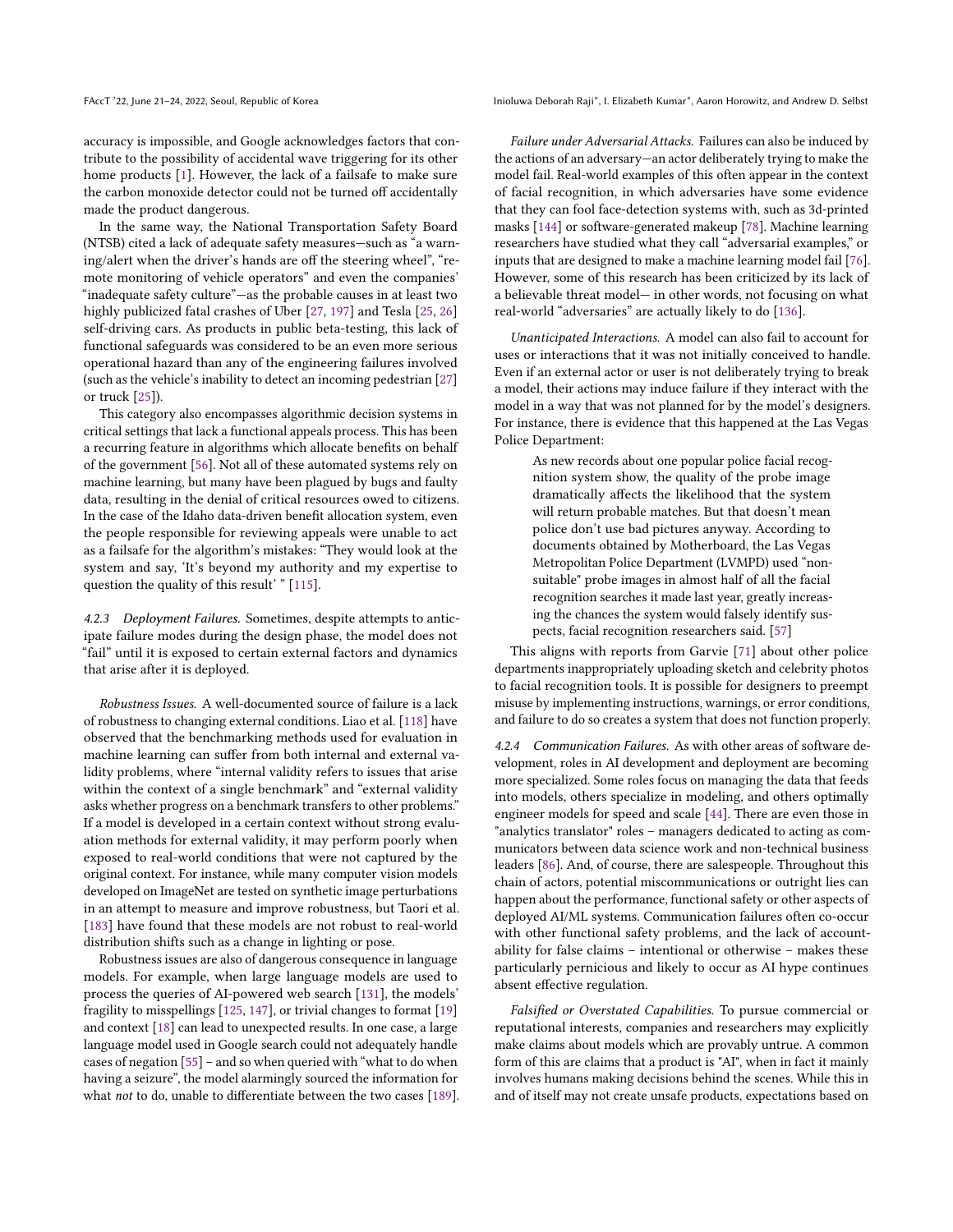unreasonable claims can create unearned trust, and a potential overreliance that hurts parties who purchase the product. As an example, investors poured money into ScaleFactor, a startup that claimed to have AI that could replace accountants for small businesses, with the exciting (for accountants) tagline "Because evenings are for families, not finance" [\[100\]](#page-11-45). Under the hood, however,

Instead of software producing financial statements, dozens of accountants did most of it manually from ScaleFactor's Austin headquarters or from an outsourcing office in the Philippines, according to former employees. Some customers say they received books filled with errors, and were forced to re-hire accountants, or clean up the mess themselves. [\[100\]](#page-11-45)

Even large well-funded entities misrepresent the capabilities of their AI products. Deceptively constructed evaluation schemes allow AI product creators to make false claims. In 2018, Microsoft created machine translation with "equal accuracy to humans in Chinese to English translations" [\[186\]](#page-12-30). However, the study used to make this claim (still prominently displayed in press release materials) was quickly debunked by a series of outside researchers who found that at the document-level, when provided with context from nearby sentences, and/or compared to human experts, the machine translation model did not indeed achieve equal accuracy to human translators [\[114,](#page-11-46) [185\]](#page-12-31). This follows a pattern seen with machine learning products in general, where the advertised performance on a simple and static data benchmark, is much lower than the performance on the often more complex and diverse data encountered in practice.

Misrepresented Capabilities. A simple way to deceive customers into using prediction services is to sell the product for a purpose you know it can't reliably be used for. In 2018, the ACLU of Northern California revealed that Amazon effectively misrepresented capabilities to police departments in selling their facial recognition product, Rekognition. Building on previous work [\[31\]](#page-9-1), the ACLU ran Rekognition with a database of mugshots against members of U.S. Congress using the default setting and found 28 members falsely matched within the database, with people of color shown as a disproportionate share of these errors [\[175\]](#page-12-32). This result was echoed by Raji and Buolamwini [\[150\]](#page-12-33) months later. Amazon responded by claiming that for police use cases, the threshold for the service should be set at either 95% or 99% confidence [\[204\]](#page-13-9). However, based on a detailed timeline of events [\[5\]](#page-9-23), it is clear that in selling the service through blog posts and other campaigns that thresholds were set at 80% or 85% confidence, as the ACLU had used in its investigation. In fact, suggestions to shift that threshold were buried in manuals end-users did not read or use – even when working in partnership with Amazon. At least one of Amazon's police clients also claimed being unaware of needing to modify the default threshold [\[123\]](#page-11-47).

The hype surrounding IBM's Watson in healthcare represents another example where a product that may have been fully capable of performing specific helpful tasks was sold as a panacea to health care's ills. As discussed earlier, this is partially the result of functional failures like practical impossibility – but these failures were coupled with deceptively exaggerated claims. The

backlash to this hype has been swift in recent years, with one venture capitalist claiming "I think what IBM is excellent at is using their sales and marketing infrastructure to convince people who have asymmetrically less knowledge to pay for something" [\[202\]](#page-13-10). At Memorial-Sloan Kettering, after \$62 million dollars spent and may years of effort, MD Anderson famously cancelled IBM Watson contracts with no results to show for it [\[89\]](#page-10-41).

This is particularly a problem in the context of algorithms developed by public agencies – where the AI systems can be adopted as symbols for progress, or smokescreens for undesirable policy outcomes, and thus liable to inflated narratives of performance. Green [\[77\]](#page-10-42) discusses how the celebrated success of "self-driving shuttles" in Columbus, Ohio omits its marked failure in the lowerincome Linden neighborhood, where residents were now locked out of the transportation apps due to a lack of access to a bank account, credit cards, a data plan or Wi-Fi. Similarly, Eubanks [\[56\]](#page-10-34) demonstrates how a \$1.4 billion contract with a coalition of hightech companies led an Indiana governor to stubbornly continue a welfare automation algorithm that resulted in a 54% increase in the denials of welfare applications.

# 5 DEALING WITH DYSFUNCTION: OPPORTUNITIES FOR INTERVENTION ON FUNCTIONAL SAFETY

The challenge of dealing with an influx of fraudulent or dysfunctional products is one that has plagued many industries, including food safety [\[24\]](#page-9-24), medicine [\[12,](#page-9-25) [17\]](#page-9-26), financial modeling [\[170\]](#page-12-34), civil aviation [\[87\]](#page-10-43) and the automobile industry [\[128,](#page-11-48) [192\]](#page-12-35). In many cases, it required the active advocacy of concerned citizens to lead to the policy interventions that would effectively change the tide of these industries. The AI field seems to now be facing this same challenge.

Thankfully, as AI operates as a general purpose technology prevalent in many of these industries, there already exists a plethora of governance infrastructure to address this issue in related fields of application. In fact, healthcare is the field where AI product failures appear to be the most visible, in part due to the rigor of pre-established evaluation processes [\[20,](#page-9-27) [119,](#page-11-49) [160,](#page-12-36) [205\]](#page-13-11). Similarly, the transportation industry has a rich history of thorough accident reports and investigations, through organizations such as the National Transportation and Safety Board (NTSB), who have already been responsible for assessing the damage from the few known cases of self-driving car crashes from Uber and Tesla [\[81\]](#page-10-44).

In this section, we specifically outline the legal and organizational interventions necessary to address functionality issues in general context in which AI is developed and deployed into the market. In broader terms, the concept of functional safety in engineering design literature [\[163,](#page-12-37) [174\]](#page-12-38) well encapsulates the concerns articulated in this paper—namely that a system can be deployed without working very well, and that such performance issues can cause harm worth preventing.

#### 5.1 Legal/Policy Interventions

The law has several tools at its disposal to address product failures to work correctly. They mostly fall in the category of consumer protection law. This discussion will be U.S.-based, but analogues exist in most jurisdictions.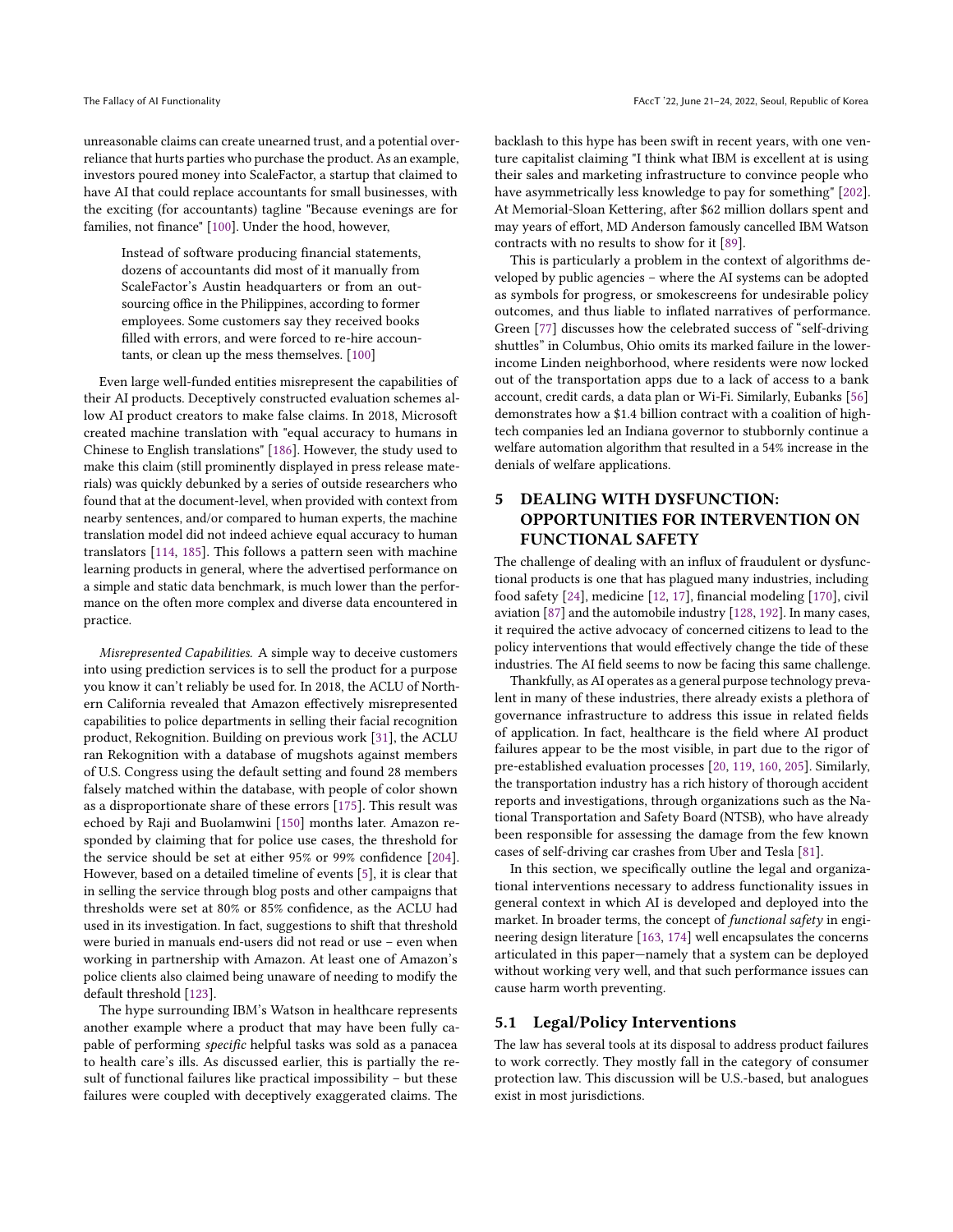5.1.1 Consumer Protection. The Federal Trade Commission is the federal consumer protection agency within the United States with the broadest subject matter jurisdiction. Under Section 5 of the FTC Act, it has the authority to regulate "unfair and deceptive acts or practices" in commerce [\[58\]](#page-10-45). This is a broad grant authority to regulate practices that injure consumers. The authority to regulate deceptive practices applies to any material misleading claims relating to a consumer product. The FTC need not show intent to deceive or that deception actually occurred, only that claims are misleading. Deceptive claims can be expressed explicitly—for example, representation in the sales materials that is inaccurate—or implied, such as an aspect of the design that suggests a functionality the product lacks [\[82,](#page-10-46) [93\]](#page-11-50). Many of the different failures, especially impossibility, can trigger a deceptive practices claim.

The FTC's ability to address unfair practices is wider-ranging but more controversial. The FTC can reach any practice "likely to cause substantial injury to consumers[,] not reasonably avoidable by consumers themselves and not outweighed by countervailing benefits to consumers" [\[58\]](#page-10-45). Thus, where dysfunctional AI is being sold and its failures causes substantial harm to consumers, the FTC could step in. Based on the FTC's approach to data security, in which the Commission has sued companies for failing to adequately secure consumer data in their possession against unknown thirdparty attackers [\[121\]](#page-11-51), even post-deployment failures—if foreseeable and harmful—can be included among unfair practices, though they partially attributable to external actors.

The FTC can use this authority to seek an injunction, requiring companies to cease the practice. Formally, the FTC does not have the power to issue fines under its Section 5 authority, but the Commission frequently enters into long-term consent decrees with companies that it sues, permitting continuing jurisdiction, monitoring, and fines for future violations [\[3,](#page-9-28) [40\]](#page-10-47). The Commission does not have general rulemaking authority, so most of its actions to date have taken the form of public education and enforcement. The Commission does, however, have authority to make rules regarding unfair or deceptive practices under the Magnuson-Moss Warranty Act. Though it has created no new rules since 1980, in July 2021, the FTC voted to change internal agency policies to make it easier to do so [\[41\]](#page-10-48).

Other federal agencies also have the ability to regulate faulty AI systems, depending on their subject matter. The Consumer Product Safety Commission governs the risks of physical injury due to consumer products. They can create mandatory standards for products, can require certifications of adherence to those rules, and can investigate products that have caused harm, leading to bans or mandatory recalls [\[39\]](#page-10-49). The National Highway Safety Administration offers similar oversight for automobiles specifically. The Consumer Finance Protection Bureau can regulate harms from products dealing with loans, banking, or other consumer finance issues [\[4\]](#page-9-29).

In addition to various federal agencies, all states have consumer protection statutes that bar deceptive practices and many bar unfair practices as well, like the FTC Act [\[33\]](#page-9-30). False advertising laws are related and also common. State attorneys general often take active roles as enforcers of those laws [\[38\]](#page-10-50). Of course, the efficacy of such laws varies from state to state, but in principle, they become another source of law and enforcement to look to for the same reasons that

FAccT '22, June 21-24, 2022, Seoul, Republic of Korea Inioluma Deborah Raji\*, I. Elizabeth Kumar\*, Aaron Horowitz, and Andrew D. Selbst

the FTC can regulate under Section 5. One particular state law worth noting is California's Unfair Competition Law, which allows individuals to sue for injunctive relief to halt conduct that violates other laws, even if individuals could not otherwise sue under that law [\[2\]](#page-9-31).

It is certainly no great revelation that federal and state regulatory apparatuses exist. Rather, our point is that while concerns about discrimination and due process can lead to difficult questions about the operation of existing law and proposals for legal reform, thinking about the ways that AI is not working makes it look like other product failures that we know how to address. Where AI doesn't work, suddenly regulatory authority is easy to find.

5.1.2 Products Liability Law. Another avenue for legal accountability may come from the tort of products liability, though there are some potential hurdles. In general, if a person is injured by a defective product, they can sue the producer or seller in products liability. The plaintiff need not have purchased or used the product; it is enough that they were injured by it, and the product has a defect that rendered it unsafe.

It would stand to reason that a functionality failure in an AI system could be deemed a product defect. But surprisingly, defective software has never led to a products liability verdict. One commonly cited reason is that products liability applies most clearly to tangible things, rather than information products, and that aside from a stray comment in one appellate case [\[201\]](#page-13-12), no court has actually ruled that software is even a "product" for these purposes [\[32,](#page-9-32) [53\]](#page-10-51). This would likely not be a problem for software that resides within a physical system, but for non-embodied AI, it might pose a hurdle. In a similar vein, because most software harms have typically been economic in nature, with, for example, a software crash leading to a loss of work product, courts have rejected these claims as "pure economic loss" belonging more properly in contract law than tort. But these mostly reflect courts' anxiety with intangible injuries, and as AI discourse has come to recognize many concrete harms, these concerns are less likely to be hurdles going forward [\[36\]](#page-10-52).

Writing about software and tort law, Choi [\[36\]](#page-10-52) identifies the complexity of software as a more fundamental type of hurdle. For software of nontrivial complexity, it is provably impossible to guarantee bug-free code. An important part of products liability is weighing the cost of improvements and more testing against the harms. But as no amount of testing can guarantee bug-free software, it will difficult to determine how much testing is enough to be considered reasonable or non-negligent [\[36,](#page-10-52) [94\]](#page-11-52). Choi analogizes this issue to car crashes: car crashes are inevitable, but courts developed the idea of crashworthiness to ask about the car's contribution to the total harm, even if the initial injury was attributable to a product defect [\[36\]](#page-10-52). While Choi looks to crashworthiness as a solution, the thrust of his argument is that software can cause exactly the type of injury that products liability aims to protect us from, and doctrine should reflect that.

While algorithmic systems have a similar sort of problem, the failure we describe here are more basic. Much as writing bug-free software is impossible, creating a model that handles every corner case perfectly is impossible. But the failures we address here are not about unforeseeable corner cases in models. We are concerned with easier questions of basic functionality, without which a system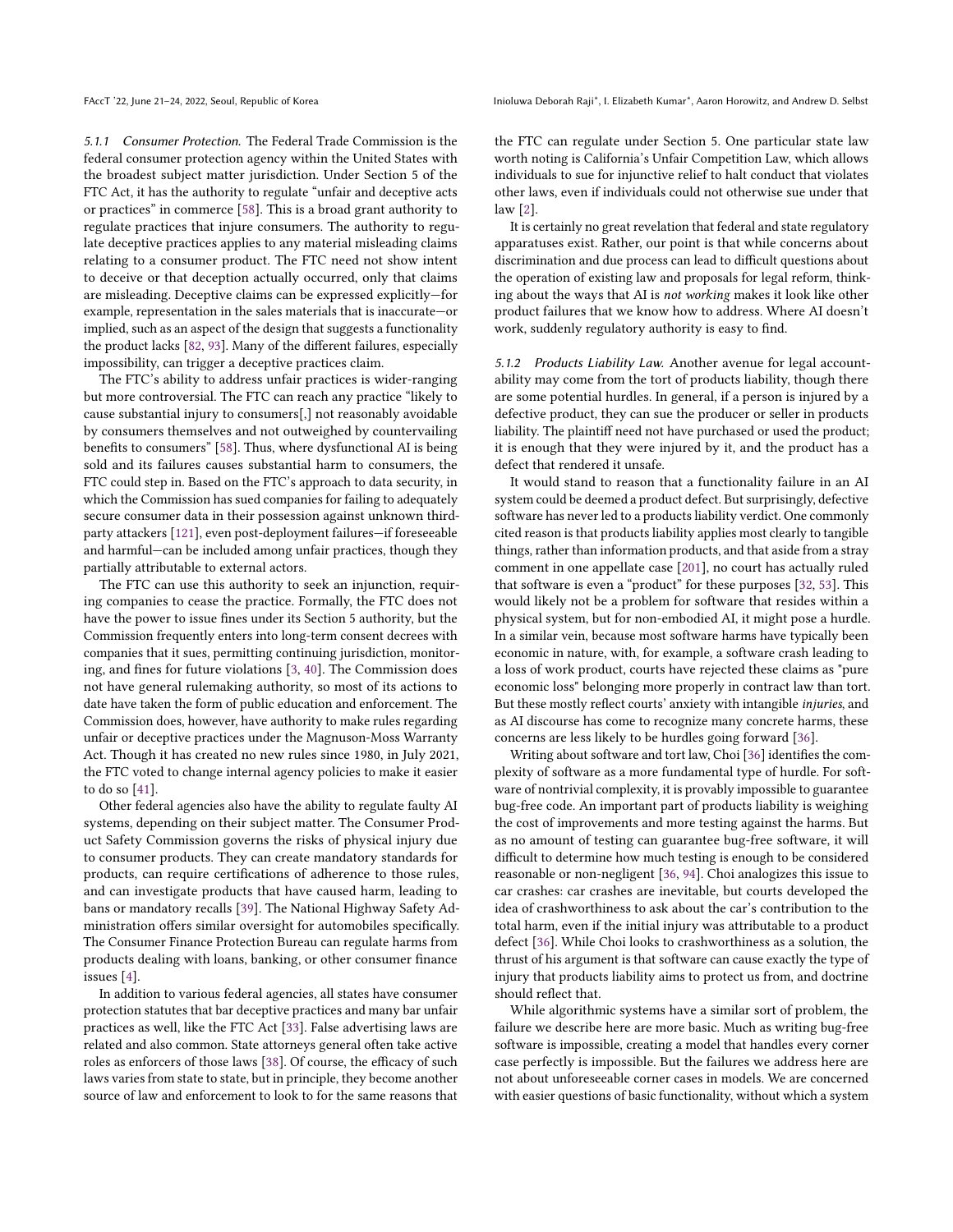should never have been shipped. If a system is not functional, in the sense we describe, a court should have no problem finding that it is unreasonably defective. As discussed above, a product could be placed on the market claiming the ability to do something it cannot achieve in theory or in practice, or it can fail to be robust to unanticipated but foreseeable uses by consumers. Even where these errors might be difficult to classify in doctrinally rigid categories of defect, courts have increasingly been relying on "malfunction doctrine," which allows for circumstantial evidence to be used as proof of defect where "a product fails to perform its manifestly intended function." [\[155\]](#page-12-39). Courts are increasingly relying on this doctrine and it could apply here [\[73,](#page-10-53) [138\]](#page-11-53). Products liability could especially easily apply to engineering failures, where the error was foreseeable and an alternative, working version of the product should have been built.

5.1.3 Warranties. Another area of law implicated by product failure is warranty law, which protects the purchasers of defunct AI and certain third parties who stand to benefit from the sale. Sales of goods typically come with a set of implied warranties. The implied warranty of merchantability applies to all goods and states, among other things, that the good is "fit for the ordinary purposes for which such goods are used" [\[187\]](#page-12-40). The implied warranty of fitness for particular purpose applies when a seller knows that the buyer has a specific purpose in mind and the buyer is relying on the seller's skill or judgment about the good's fitness, stating that the good is fit for that purpose[\[188\]](#page-12-41). Defunct AI will breach both these warranties. The remedy for such a breach is limited to contract damages. This area of law is concerned with ensuring that purchasers get what they pay for, so compensation will be limited roughly to value of the sale. Injuries not related to the breach of contract are meant to be worked out in tort law, as described above.

5.1.4 Fraud. In extreme cases, the sale of defunct AI may constitute fraud. Fraud has many specific meanings in law, but invariably it involves a knowing or intentional misrepresentation that the victim relied on in good faith. In contract law, proving that a person was defrauded can lead to contract damages. Restitution is another possible remedy for fraud. In tort law, a claim of fraud can lead to compensation necessary to rectify any harms that come from the fraud, as well as punitive damages in egregious cases. Fraud is difficult to prove, and our examples do not clearly indicate fraud, but it is theoretically possible if someone is selling snake oil. Fraud can lead to criminal liability as well.

5.1.5 Other Legal Avenues Already Being Explored. Finally, other areas of law that are already involved in the accountability discussion, such as discrimination and due process, become much easier cases to make when the AI doesn't work. Disparate impact law requires that the AI tool used be adequately predictive of the desired outcome, before even getting into the question of whether it is too discriminatory or not [\[15\]](#page-9-14). A lack of construct validity would easily subject a model's user to liability. Due process requires decisions to not be arbitrary, and AI that doesn't work loses its claim to making decisions on a sound basis [\[37\]](#page-10-54). Where AI doesn't work, legal cases in general become easier.

#### 5.2 Organizational interventions

In addition to legal levers, there are many organizational interventions that can be deployed to address the range of functionality issues discussed. Due to clear conflicts of interest, the self-regulatory approaches described are far from adequate oversight for these challenges, and the presence of regulation does a lot to incentivise organizations to take these actions in the first place. However, they do provide an immediate path forward in addressing these issues.

5.2.1 Internal Audits & Documentation. After similar crises of performance in fields such as aerospace, finance and medicine, such processes evolved in those industries to enforce a new level of introspection in the form of internal audits. Taking the form of anything from documentation exercises to challenge datasets as benchmarks, these processes raised the bar for deployment criteria and matured the product development pipeline in the process [\[152\]](#page-12-42). The AI field could certainly adopt similar techniques for increasing the scrutiny of their systems, especially given the nascent state of reflection and standardization common in ML evaluation processes [\[118\]](#page-11-12). For example, the "Failure modes, effects, and diagnostic analysis (FMEDA)" documentation process from the aerospace industry could support the identification of functional safety issues prior to AI deployment [\[152\]](#page-12-42), in addition to other resources from aerospace (such as the functional hazard analyses (FHA) or Functional Design Assurance Levels (FDALS)).

Ultimately, internal audits are a self-regulatory approach though audits conducted by independent second parties such as a consultancy firm could provide a fresh perspective on quality control and performance in reference to articulated organizational expectations [\[151\]](#page-12-43). The challenge with such audits, however, is that the results are rarely communicated externally and disclosure is not mandatory, nor is it incentivized. As a result, assessment outcomes are mainly for internal use only, often just to set internal quality assurance standards for deployment and prompt further engineering reflection during the evaluation process.

5.2.2 Product Certification & Standards. A trickier intervention is the avenue of product certification and standards development for AI products. This concept has already made its way into AI policy discourse; CEN (European Committee for Standardisation) and CENELEC (European Committee for Electrotechnical Standardisation), two of three European Standardisation Organisations (ESOs) were heavily involved in the creation of the EU's draft AI Act [\[190\]](#page-12-21). On the U.S. front, industry groups IEEE and ISO regularly shape conversations, with IEEE going so far as to attempt the development of a certification program [\[72,](#page-10-55) [84\]](#page-10-56). In the aviation industry, much of the establishment of engineering standards happened without active government intervention, between industry peers [\[152\]](#page-12-42). These efforts resemble the Partnership on AI's attempt to establish norms on model documentation processes [\[153\]](#page-12-44). Collective industry-wide decision-making on critical issues can raise the bar for the entire industry and raise awareness within the industry of the importance of handling functionality challenges. Existing functional safety standards from the automobile (ISO 26262), aerospace (US RTCA DO-178C), defense (MIL-STD-882E) and electronics (IEEE IEC 61508 / IEC 61511) industries, amongst others, can provide a template on how to approach this challenge within the AI industry.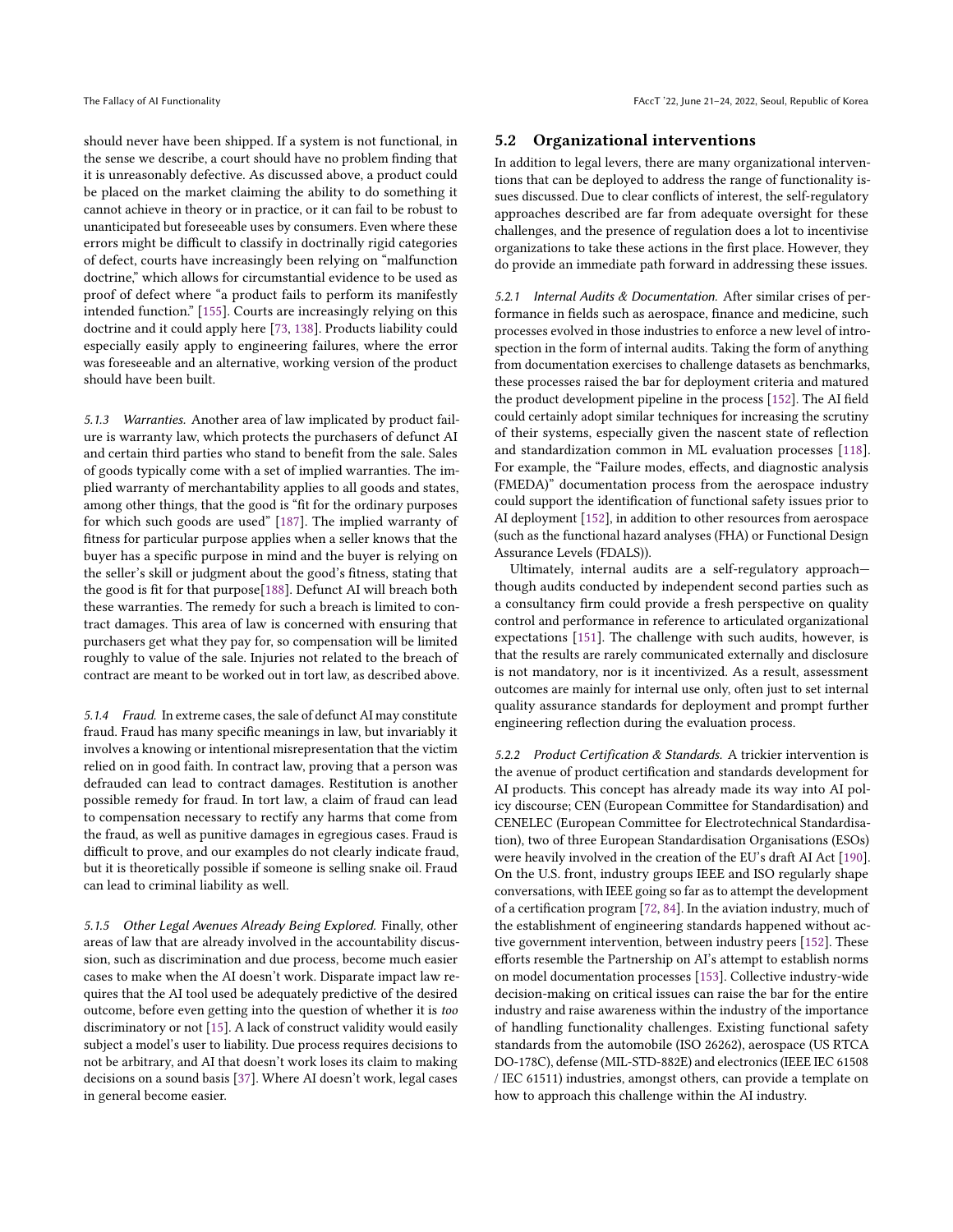5.2.3 Other Interventions. There are several other organizational factors that can determine and assess the functional safety of a system. As a client making decisions on which projects to select, or permit for purchase, it can be good to set performance related requirements for procurement and leverage this procurement process in order to set expectations for functionality [\[127,](#page-11-54) [156,](#page-12-45) [165,](#page-12-46) [172\]](#page-12-47). Similarly, cultural expectations for safety and engineering responsibility impact the quality of the output from the product development process – setting these expectations internally and fostering a healthy safety culture can increase cooperation on other industrywide and organizational measures [\[163\]](#page-12-37). Also, as functionality is a safety risk aligned with profit-oriented goals, many model logging and evaluation operations tools are available for organizations to leverage in the internal inspection of their systems – including tools for more continuous monitoring of deployed systems [\[154,](#page-12-48) [169\]](#page-12-49).

## 6 CONCLUSION : THE ROAD AHEAD

We cannot take for granted that AI products work. Buying into the presented narrative of a product with at least basic utility or an industry that will soon enough "inevitably" overcome known functional issues causes us to miss important sources of harm and available legal and organizational remedies. Although functionality issues are not completely ignored in AI policy, the lack of awareness of the range in which these issues arise leads to the problems being inadequately emphasized and poorly addressed by the full scope of accountability tools available.

The fact that faulty AI products are on the market today makes this problem particularly urgent. Poorly vetted products permeate our lives, and while many readily accept the potential for harms as a tradeoff, the claims of the products' benefits go unchallenged. But addressing functionality involves more than calling out demonstrably broken products. It also means challenging those who develop AI systems to better and more honestly understand, explore, and articulate the limits of their products prior to their release into the market or public use. Adequate assessment and communication of functionality should be a minimum requirement for mass deployment of algorithmic systems. Products that do not function should not have the opportunity to affect people's lives.

#### ACKNOWLEDGMENTS

We thank the Mozilla Foundation and the Algorithmic Justice League for providing financial support during this project.

#### **REFERENCES**

- <span id="page-9-19"></span>[1] [n.d.]. Wave control - Google Nest Help. [https://support.google.com/googlenest/](https://support.google.com/googlenest/answer/6294727?hl=en) [answer/6294727?hl=en.](https://support.google.com/googlenest/answer/6294727?hl=en)
- <span id="page-9-31"></span>2013. Zhang v. Superior Ct., 304 P.3d 163 (2013).
- <span id="page-9-28"></span>2019. Stipulated Order for Civil Penalty, Monetary Judgment, and Injunctive Relief, No. 1:19-cv-2184, Docket 2-1 (D.D.C. July 24, 2019) (fining Facebook \$5 billion for violating a prior consent decree).
- <span id="page-9-29"></span>[4] 12 U.S.C. § 5511 [n.d.].
- <span id="page-9-23"></span>[5] ACLU. 2018. ACLU Comment on New Amazon Statement Responding to Face Recognition Technology Test. [https://www.aclu.org/press-releases/aclu](https://www.aclu.org/press-releases/aclu-comment-new-amazon-statement-responding-face-recognition-technology-test)[comment-new-amazon-statement-responding-face-recognition-technology](https://www.aclu.org/press-releases/aclu-comment-new-amazon-statement-responding-face-recognition-technology-test)[test.](https://www.aclu.org/press-releases/aclu-comment-new-amazon-statement-responding-face-recognition-technology-test) Accessed: 2022-1-12.
- <span id="page-9-6"></span>[6] ACLU. 2021. ACLU Comment on NIST's Proposal for Managing Bias in AI. [https:](https://www.aclu.org/letter/aclu-comment-nists-proposal-managing-bias-ai) [//www.aclu.org/letter/aclu-comment-nists-proposal-managing-bias-ai.](https://www.aclu.org/letter/aclu-comment-nists-proposal-managing-bias-ai) Accessed: 2022-1-6.
- <span id="page-9-18"></span>[7] Raag Agrawal and Sudhakaran Prabakaran. 2020. Big data in digital healthcare: lessons learnt and recommendations for general practice. Heredity 124, 4 (April 2020), 525–534.

FAccT '22, June 21-24, 2022, Seoul, Republic of Korea Inioluma Deborah Raji\*, I. Elizabeth Kumar\*, Aaron Horowitz, and Andrew D. Selbst

- <span id="page-9-9"></span>[8] Nur Ahmed and Muntasir Wahed. 2020. The De-democratization of AI: Deep Learning and the Compute Divide in Artificial Intelligence Research. CoRR abs/2010.15581 (2020). arXiv[:2010.15581](https://arxiv.org/abs/2010.15581) <https://arxiv.org/abs/2010.15581>
- <span id="page-9-13"></span>[9] AI Act [n.d.]. Proposal for a Regulation of the European Parliament and of the Council laying down harmonised rules on artificial intelligence (Artificial Intelligence Act) and amending certain Union legislative acts (COM(2021) 206 final).
- <span id="page-9-17"></span>[10] Nil-Jana Akpinar, Maria De-Arteaga, and Alexandra Chouldechova. 2021. The effect of differential victim crime reporting on predictive policing systems. In Proceedings of the 2021 ACM Conference on Fairness, Accountability, and Transparency (Virtual Event, Canada) (FAccT '21). Association for Computing Machinery, New York, NY, USA, 838–849.
- <span id="page-9-10"></span>[11] Zaheer Allam, Gourav Dey, and David S Jones. 2020. Artificial intelligence (AI) provided early detection of the coronavirus (COVID-19) in China and will influence future Urban health policy internationally. AI 1, 2 (2020), 156–165.
- <span id="page-9-25"></span>[12] Ann Anderson. 2015. Snake oil, hustlers and hambones: the American medicine show. McFarland.
- <span id="page-9-11"></span>[13] Robert D Atkinson. 2018. " It Is Going to Kill Us!" and Other Myths About the Future of Artificial Intelligence. IUP Journal of Computer Sciences 12, 4 (2018),  $7 - 56.$
- <span id="page-9-8"></span>[14] Pranjal Awasthi and Jordana J George. 2020. A case for Data Democratization. (2020).
- <span id="page-9-14"></span>[15] Solon Barocas and Andrew D Selbst. 2016. Big data's disparate impact. Calif. L. Rev. 104 (2016), 671.
- <span id="page-9-16"></span>[16] Solon Barocas, Andrew D Selbst, and Manish Raghavan. 2020. The hidden assumptions behind counterfactual explanations and principal reasons. In Proceedings of the 2020 Conference on Fairness, Accountability, and Transparency. 80–89.
- <span id="page-9-26"></span>[17] R Barker Bausell. 2009. Snake oil science: The truth about complementary and alternative medicine. Oxford University Press.
- <span id="page-9-3"></span>[18] Emily M Bender, Timnit Gebru, Angelina McMillan-Major, and Shmargaret Shmitchell. 2021. On the Dangers of Stochastic Parrots: Can Language Models Be Too Big?. In Proceedings of the 2021 ACM Conference on Fairness, Accountability, and Transparency. 610–623.
- <span id="page-9-4"></span>[19] Emily M Bender and Alexander Koller. 2020. Climbing towards NLU: On meaning, form, and understanding in the age of data. In Proceedings of the 58th Annual Meeting of the Association for Computational Linguistics. 5185-5198.
- <span id="page-9-27"></span>[20] Stan Benjamens, Pranavsingh Dhunnoo, and Bertalan Meskó. 2020. The state of artificial intelligence-based FDA-approved medical devices and algorithms: an online database. NPJ digital medicine 3, 1 (2020), 1–8.
- <span id="page-9-0"></span>[21] Paul Berger. 2019. MTA's Initial Foray Into Facial Recognition at High Speed Is a Bust. The Wall Street Journal (2019).
- <span id="page-9-5"></span>[22] Joseph Bernstein. 2021. Bad News. [https://harpers.org/archive/2021/09/bad](https://harpers.org/archive/2021/09/bad-news-selling-the-story-of-disinformation/)[news-selling-the-story-of-disinformation/.](https://harpers.org/archive/2021/09/bad-news-selling-the-story-of-disinformation/) Harper's Magazine (2021).
- <span id="page-9-15"></span>[23] Umang Bhatt, Alice Xiang, Shubham Sharma, Adrian Weller, Ankur Taly, Yunhan Jia, Joydeep Ghosh, Ruchir Puri, José MF Moura, and Peter Eckersley. 2020. Explainable machine learning in deployment. In Proceedings of the 2020 Conference on Fairness, Accountability, and Transparency. 648–657.
- <span id="page-9-24"></span>[24] Deborah Blum. 2018. The Poison Squad: One Chemist's Single-minded Crusade for Food Safety at the Turn of the Twentieth Century. Penguin.
- <span id="page-9-21"></span>[25] National Transportation Safety Board. 2017. Collision Between a Car Operating With Automated Vehicle Control Systems and a Tractor-Semitrailer Truck. <https://ntsb.gov/investigations/Pages/HWY18FH010.aspx>
- <span id="page-9-22"></span>[26] National Transportation Safety Board. 2017. Driver Errors, Overreliance on Automation, Lack of Safeguards, Led to Fatal Tesla Crash. [https://www.ntsb.](https://www.ntsb.gov/news/press-releases/pages/pr20170912.aspx) [gov/news/press-releases/pages/pr20170912.aspx](https://www.ntsb.gov/news/press-releases/pages/pr20170912.aspx)
- <span id="page-9-20"></span>[27] National Transportation Safety Board. 2018. Collision Between Vehicle Controlled by Developmental Automated Driving System and Pedestrian. [https:](https://ntsb.gov/investigations/Pages/HWY18FH010.aspx) [//ntsb.gov/investigations/Pages/HWY18FH010.aspx](https://ntsb.gov/investigations/Pages/HWY18FH010.aspx)
- <span id="page-9-2"></span>[28] Meredith Broussard. 2018. Artificial unintelligence: How computers misunderstand the world. mit Press.
- <span id="page-9-12"></span>[29] Miles Brundage, Shahar Avin, Jack Clark, Helen Toner, Peter Eckersley, Ben Garfinkel, Allan Dafoe, Paul Scharre, Thomas Zeitzoff, Bobby Filar, et al. 2018. The malicious use of artificial intelligence: Forecasting, prevention, and mitigation. arXiv preprint arXiv:1802.07228 (2018).
- <span id="page-9-7"></span>[30] Joanna Bryson. [n.d.]. AI & Global Governance: No One Should Trust AI - United Nations University Centre for Policy Research. [https://cpr.unu.edu/publications/](https://cpr.unu.edu/publications/articles/ai-global-governance-no-one-should-trust-ai.html) [articles/ai-global-governance-no-one-should-trust-ai.html.](https://cpr.unu.edu/publications/articles/ai-global-governance-no-one-should-trust-ai.html) Accessed: 2022-1-
- <span id="page-9-1"></span>6. [31] Joy Buolamwini, Sorelle A Friedler, and Christo Wilson. [n.d.]. Gender shades: Intersectional accuracy disparities in commercial gender classification. [http:](http://proceedings.mlr.press/v81/buolamwini18a/buolamwini18a.pdf) [//proceedings.mlr.press/v81/buolamwini18a/buolamwini18a.pdf.](http://proceedings.mlr.press/v81/buolamwini18a/buolamwini18a.pdf) Accessed: 2022-1-12.
- <span id="page-9-32"></span>[32] Ryan Calo. 2015. Robotics and the Lessons of Cyberlaw. Calif. L. Rev. 103 (2015), 513.
- <span id="page-9-30"></span>[33] Carolyn L. Carter. 2009. Consumer Protection in the States. Technical Report. National Consumer Law Center.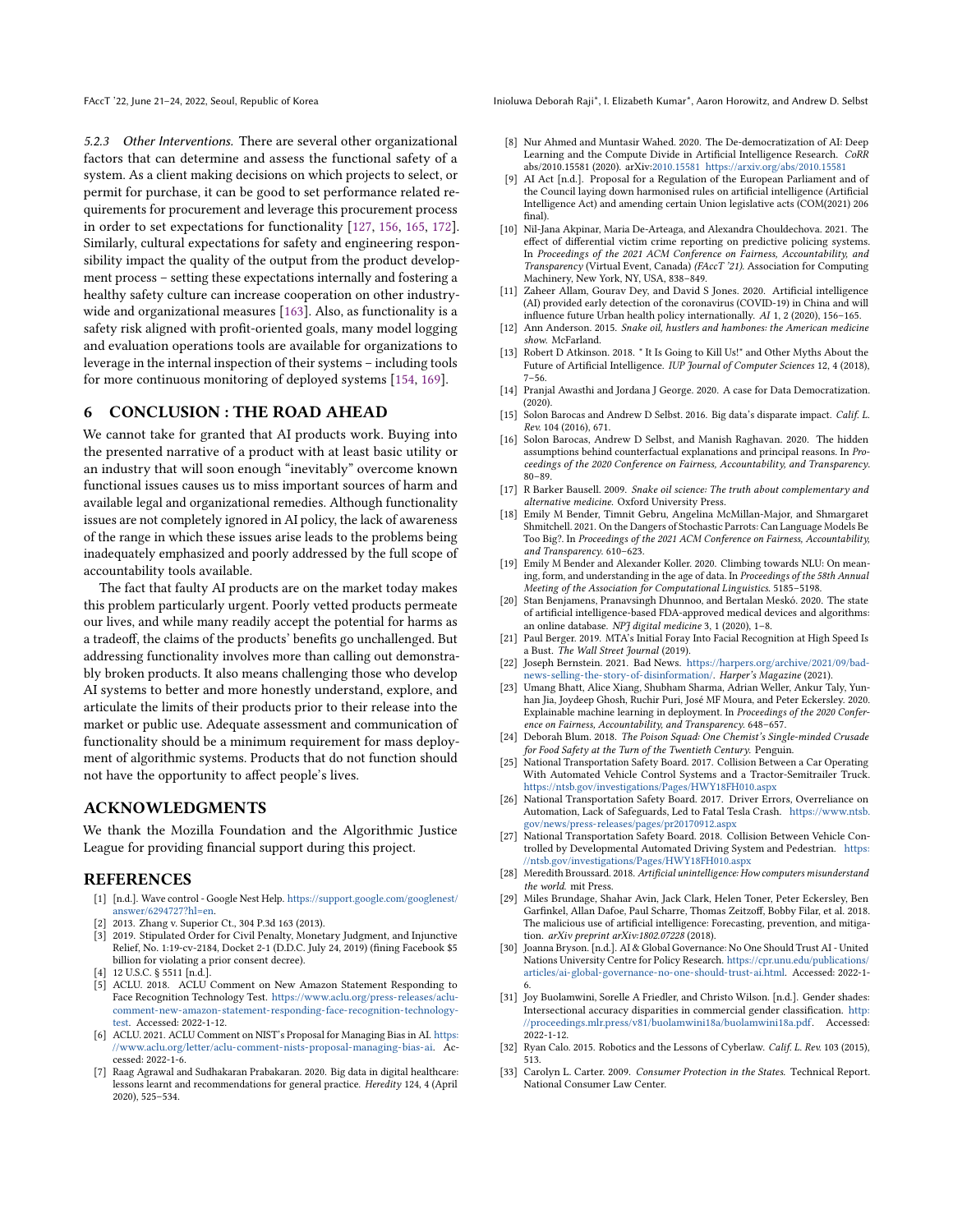- <span id="page-10-0"></span>[34] Robert Charette. 2018. Michigan's MiDAS Unemployment System: Algorithm Alchemy Created Lead, Not Gold-IEEE Spectrum. IEEE Spectrum 18, 3 (2018), 6.
- <span id="page-10-27"></span>[35] Charlie Pownall. 2021. AI, Algorithmic and Automation Incident and Controversy Repository (AIAAIC). [https://www.aiaaic.org/.](https://www.aiaaic.org/)
- <span id="page-10-52"></span>[36] Bryan H Choi. 2019. Crashworthy code. Wash. L. Rev. 94 (2019), 39.
- <span id="page-10-54"></span>[37] Danielle Keats Citron. 2007. Technological due process. Wash. UL Rev. 85 (2007), 1249.
- <span id="page-10-50"></span>[38] Danielle Keats Citron. 2016. The Privacy Policymaking of State Attorneys General. Notre Dame L. Rev. 92 (2016), 747.
- <span id="page-10-49"></span>[39] Consumer Product Safety Commission. [n.d.]. About Us. [https://www.cpsc.gov/](https://www.cpsc.gov/About-CPSC) [About-CPSC.](https://www.cpsc.gov/About-CPSC)
- <span id="page-10-47"></span>[40] Federal Trade Commission. 2014. In re Snapchat, Inc., File No. 132-3078, Docket No. C-4501 (consent decree).
- <span id="page-10-48"></span>[41] Federal Trade Commission. 2021. FTC Votes to Update Rulemaking Procedures, Sets Stage for Stronger Deterrence of Corporate Misconduct. [https://www.ftc.gov/news-events/press-releases/2021/07/ftc-votes](https://www.ftc.gov/news-events/press-releases/2021/07/ftc-votes-update-rulemaking-procedures-sets-stage-stronger)[update-rulemaking-procedures-sets-stage-stronger.](https://www.ftc.gov/news-events/press-releases/2021/07/ftc-votes-update-rulemaking-procedures-sets-stage-stronger)
- <span id="page-10-17"></span>[42] Kate Crawford. 2016. Artificial intelligence's white guy problem. The New York Times 25, 06 (2016).
- <span id="page-10-14"></span>[43] Russell C. Wald Christopher Wan Daniel E. Ho, Jennifer King. 2021. Building a National AI Research Resource: A Blueprint for the National Research Cloud. [https://hai.stanford.edu/sites/default/files/2022-01/HAI\\_NRCR\\_v17.pdf.](https://hai.stanford.edu/sites/default/files/2022-01/HAI_NRCR_v17.pdf)
- <span id="page-10-39"></span>[44] Andrea De Mauro, Marco Greco, Michele Grimaldi, and Paavo Ritala. 2018. Human resources for Big Data professions: A systematic classification of job roles and required skill sets. Inf. Process. Manag. 54, 5 (Sept. 2018), 807–817.
- <span id="page-10-5"></span>[45] Ángel Díaz and Laura Hecht. 2021. Double Standards in Social Media Content Moderation. [https://www.brennancenter.org/sites/default/files/2021-08/](https://www. brennancenter. org/sites/default/files/2021-08/Double_Standards_Content_Moderation. pdf) [Double\\_Standards\\_Content\\_Moderation.pdf.](https://www. brennancenter. org/sites/default/files/2021-08/Double_Standards_Content_Moderation. pdf) New York: Brennan Center for Justice (2021).
- <span id="page-10-15"></span>[46] Digwatch. 2021. The COVID-19 crisis: A digital policy overview. [https://dig.](https://dig.watch/trends/covid-19-crisis-digital-policy-overview/) [watch/trends/covid-19-crisis-digital-policy-overview/.](https://dig.watch/trends/covid-19-crisis-digital-policy-overview/)
- <span id="page-10-33"></span>[47] Roel Dobbe, Thomas Krendl Gilbert, and Yonatan Mintz. 2019. Hard Choices in Artificial Intelligence: Addressing Normative Uncertainty through Sociotechnical Commitments. (Nov. 2019). arXiv[:1911.09005](https://arxiv.org/abs/1911.09005) [cs.AI]
- <span id="page-10-7"></span>[48] Will Douglas Heaven. 2020. AI is wrestling with a replication crisis. MIT Technology Review (Nov. 2020).
- <span id="page-10-13"></span>[49] Nature Editorial. 2021. Greece used AI to curb COVID: what other nations can learn. Nature 597, 7877 (2021), 447–448.
- <span id="page-10-25"></span>[50] Lilian Edwards and Michael Veale. 2017. Slave to the algorithm: Why a right to an explanation is probably not the remedy you are looking for. Duke L. & Tech. Rev. 16 (2017), 18.
- <span id="page-10-1"></span>[51] Paul Egan. 2019. State of Michigan's mistake led to man filing bankruptcy. [https://www.freep.com/story/news/local/michigan/2019/12/22/](https://www.freep.com/story/news/local/michigan/2019/12/22/government-artificial-intelligence-midas-computer-fraud-fiasco/4407901002/) [government-artificial-intelligence-midas-computer-fraud-fiasco/4407901002/.](https://www.freep.com/story/news/local/michigan/2019/12/22/government-artificial-intelligence-midas-computer-fraud-fiasco/4407901002/)
- <span id="page-10-24"></span>[52] Alex C Engler. 2021. Independent auditors are struggling to hold AI companies accountable. FastCompany.
- <span id="page-10-51"></span>[53] Nora Freeman Engstrom. 2013. 3-D printing and product liability: identifying the obstacles. U. Pa. L. Rev. Online 162 (2013), 35.
- <span id="page-10-31"></span>[54] Danielle Ensign, Sorelle A Friedler, Scott Neville, Carlos Scheidegger, and Suresh Venkatasubramanian. 2017. Runaway Feedback Loops in Predictive Policing. (June 2017). arXiv[:1706.09847](https://arxiv.org/abs/1706.09847) [cs.CY]
- <span id="page-10-18"></span>[55] Allyson Ettinger. 2020. What BERT is not: Lessons from a new suite of psycholinguistic diagnostics for language models. Transactions of the Association for Computational Linguistics 8 (2020), 34–48.
- <span id="page-10-34"></span>Virginia Eubanks. 2018. Automating Inequality: How High-Tech Tools Profile, Police, and Punish the Poor. St. Martin's Press, New York.
- <span id="page-10-37"></span>[57] Todd Feathers. [n.d.]. Las Vegas Cops Used 'Unsuitable' Facial Recognition Photos To Make Arrests. Vice ([n. d.]). [https://www.vice.com/en/article/pkyxwv/las](https://www.vice.com/en/article/pkyxwv/las-vegas-cops-used-unsuitable-facial-recognition-photos-to-make-arrests)[vegas-cops-used-unsuitable-facial-recognition-photos-to-make-arrests](https://www.vice.com/en/article/pkyxwv/las-vegas-cops-used-unsuitable-facial-recognition-photos-to-make-arrests)
- <span id="page-10-45"></span>[58] Federal Trade Commission Act, 15 U.S.C. § 45 [n.d.].
- <span id="page-10-19"></span>[59] Michael Feldman, Sorelle A. Friedler, John Moeller, Carlos Scheidegger, and Suresh Venkatasubramanian. 2015. Certifying and Removing Disparate Impact. In Proceedings of the 21th ACM SIGKDD International Conference on Knowledge Discovery and Data Mining (Sydney, NSW, Australia) (KDD '15). Association for Computing Machinery, New York, NY, USA, 259–268. [https://doi.org/10.1145/](https://doi.org/10.1145/2783258.2783311) [2783258.2783311](https://doi.org/10.1145/2783258.2783311)
- <span id="page-10-23"></span>[60] Michael Feldman, Sorelle A Friedler, John Moeller, Carlos Scheidegger, and Suresh Venkatasubramanian. 2015. Certifying and removing disparate impact. In proceedings of the 21th ACM SIGKDD international conference on knowledge discovery and data mining. 259–268.
- <span id="page-10-30"></span>[61] A G Ferguson. 2016. Policing predictive policing. Wash. UL Rev. (2016).
- <span id="page-10-6"></span>[62] Chaz Firestone. 2020. Performance vs. competence in human–machine comparisons. Proceedings of the National Academy of Sciences 117, 43 (2020), 26562-26571.
- <span id="page-10-20"></span>[63] Benjamin Fish, Jeremy Kun, and Ádám D Lelkes. 2016. A confidence-based approach for balancing fairness and accuracy. In Proceedings of the 2016 SIAM International Conference on Data Mining. SIAM, 144–152.
- <span id="page-10-26"></span>[64] U.S. Food and Drug Administration. 2021. Good Machine Learning Practice for Medical Device Development: Guiding Principles. [https://www.fda.gov/medical-devices/software-medical-device-samd/good](https://www.fda.gov/medical-devices/software-medical-device-samd/good-machine-learning-practice-medical-device-development-guiding-principles)[machine-learning-practice-medical-device-development-guiding-principles.](https://www.fda.gov/medical-devices/software-medical-device-samd/good-machine-learning-practice-medical-device-development-guiding-principles)
- <span id="page-10-29"></span>[65] Coalition for Critical Technology. [n.d.]. Pipeline. [https://medium.com/@CoalitionForCriticalTechnology/abolish-the](https://medium.com/@CoalitionForCriticalTechnology/abolish-the-techtoprisonpipeline-9b5b14366b16)[techtoprisonpipeline-9b5b14366b16.](https://medium.com/@CoalitionForCriticalTechnology/abolish-the-techtoprisonpipeline-9b5b14366b16)
- <span id="page-10-4"></span>[66] Karoline Freeman, Julia Geppert, Chris Stinton, Daniel Todkill, Samantha Johnson, Aileen Clarke, and Sian Taylor-Phillips. 2021. Use of artificial intelligence for image analysis in breast cancer screening programmes: systematic review of test accuracy. bmj 374 (2021).
- <span id="page-10-22"></span>[67] Sorelle A. Friedler, Carlos Scheidegger, and Suresh Venkatasubramanian. 2021. The (Im)Possibility of Fairness: Different Value Systems Require Different Mechanisms for Fair Decision Making. Commun. ACM 64, 4 (mar 2021), 136–143. <https://doi.org/10.1145/3433949>
- <span id="page-10-21"></span>[68] Sorelle A Friedler, Carlos Scheidegger, Suresh Venkatasubramanian, Sonam Choudhary, Evan P Hamilton, and Derek Roth. 2019. A comparative study of fairness-enhancing interventions in machine learning. In Proceedings of the conference on fairness, accountability, and transparency. 329–338.
- <span id="page-10-28"></span>[69] Sidney Fussell. [n.d.]. An Algorithm That 'Predicts' Criminality Based on a Face Sparks a Furor. Wired ([n. d.]). [https://www.wired.com/story/algorithm](https://www.wired.com/story/algorithm-predicts-criminality-based-face-sparks-furor/)[predicts-criminality-based-face-sparks-furor/](https://www.wired.com/story/algorithm-predicts-criminality-based-face-sparks-furor/)
- <span id="page-10-11"></span>[70] Colin K Garvey. 2017. On the Democratization of AI. In Datapower Conference Proceedings. 5–3.
- <span id="page-10-38"></span>[71] Clare Garvie. 2019. Garbage in, Garbage out. Face recognition on flawed data. Georgetown Law Center on Privacy & Technology (2019).
- <span id="page-10-55"></span>[72] Timon Gehr, Matthew Mirman, Dana Drachsler-Cohen, Petar Tsankov, Swarat Chaudhuri, and Martin Vechev. 2018. Ai2: Safety and robustness certification of neural networks with abstract interpretation. In 2018 IEEE Symposium on Security and Privacy (SP). IEEE, 3-18.
- <span id="page-10-53"></span>[73] Mark A Geistfeld. 2017. A roadmap for autonomous vehicles: State tort liability, automobile insurance, and federal safety regulation. Calif. L. Rev. 105 (2017), 1611.
- <span id="page-10-32"></span>[74] Milena A Gianfrancesco, Suzanne Tamang, Jinoos Yazdany, and Gabriela Schmajuk. 2018. Potential Biases in Machine Learning Algorithms Using Electronic Health Record Data. *JAMA Intern. Med.* 178, 11 (Nov. 2018), 1544-1547.
- <span id="page-10-9"></span>[75] Elizabeth Gibney. 2018. The scant science behind Cambridge Analytica's controversial marketing techniques. Nature (2018).
- <span id="page-10-36"></span>[76] Ian J Goodfellow, Jonathon Shlens, and Christian Szegedy. 2014. Explaining and harnessing adversarial examples. arXiv preprint arXiv:1412.6572 (2014).
- <span id="page-10-42"></span>[77] Ben Green. 2019. The smart enough city: putting technology in its place to reclaim our urban future. MIT Press.
- <span id="page-10-35"></span>[78] Nitzan Guetta, Asaf Shabtai, Inderjeet Singh, Satoru Momiyama, and Yuval Elovici. 2021. Dodging Attack Using Carefully Crafted Natural Makeup. CoRR abs/2109.06467 (2021). arXiv[:2109.06467](https://arxiv.org/abs/2109.06467) <https://arxiv.org/abs/2109.06467>
- <span id="page-10-8"></span>[79] Benjamin Haibe-Kains, George Alexandru Adam, Ahmed Hosny, Farnoosh Khodakarami, Thakkar Shraddha, Rebecca Kusko, Susanna-Assunta Sansone, Weida Tong, Russ D. Wolfinger, Christopher E. Mason, Wendell Jones, Joaquin Dopazo, Cesare Furlanello, Levi Waldron, Bo Wang, Chris McIntosh, Anna Goldenberg, Anshul Kundaje, Casey S. Greene, Tamara Broderick, Michael M. Hoffman, Jeffrey T. Leek, Keegan Korthauer, Wolfgang Huber, Alvis Brazma, Joelle Pineau, Robert Tibshirani, Trevor Hastie, John P. A. Ioannidis, John Quackenbush, Hugo J. W. L. Aerts, and Massive Analysis Quality Control (MAQC) Society Board of Directors. 2020. Transparency and reproducibility in artificial intelligence. Nature 586, 7829 (2020), E14–E16. <https://doi.org/10.1038/s41586-020-2766-y>
- <span id="page-10-3"></span>[80] Isobel Asher Hamilton. 2020. Facebook's nudity-spotting AI mistook a photo of some onions for 'sexually suggestive' content. [https://www.businessinsider.](https://www.businessinsider.com/facebook-mistakes-onions-for-sexualised-content-2020-10) [com/facebook-mistakes-onions-for-sexualised-content-2020-10.](https://www.businessinsider.com/facebook-mistakes-onions-for-sexualised-content-2020-10)
- <span id="page-10-44"></span>[81] M Harris. 2019. NTSB investigation into deadly Uber self-driving car crash reveals lax attitude toward safety. IEEE Spectrum (2019).
- <span id="page-10-46"></span>[82] Woodrow Hartzog. 2018. Privacy's blueprint. Harvard University Press.
- <span id="page-10-12"></span>[83] Sudhir Hasbe and Ryan Lippert. [n.d.]. ([n. d.]).
- <span id="page-10-56"></span>[84] John C Havens and Ali Hessami. 2019. From Principles and Standards to Certification. Computer 52, 4 (2019), 69–72.
- <span id="page-10-16"></span>[85] Will Douglas Heaven. 2021. Hundreds of AI tools have been built to catch covid. None of them helped.
- <span id="page-10-40"></span>[86] Nicolaus Henke, Jordan Levine, and Paul McInerney. 2018. You Don't Have to Be a Data Scientist to Fill This Must-Have Analytics Role. Harvard Business Review (Feb. 2018).
- <span id="page-10-43"></span>[87] Thomas A Heppenheimer and Ta Heppenheimer. 1995. Turbulent skies: the history of commercial aviation. Wiley New York.
- <span id="page-10-10"></span>[88] Alex Hern. 2018. Cambridge Analytica: how did it turn clicks into votes. The Guardian 6 (2018).
- <span id="page-10-41"></span>[89] Matthew Herper. 2017. MD Anderson Benches IBM Watson In Setback For Artificial Intelligence In Medicine. Forbes Magazine (Feb. 2017).
- <span id="page-10-2"></span>[90] Kashmir Hill. 2020. Wrongfully accused by an algorithm. The New York Times 24 (2020).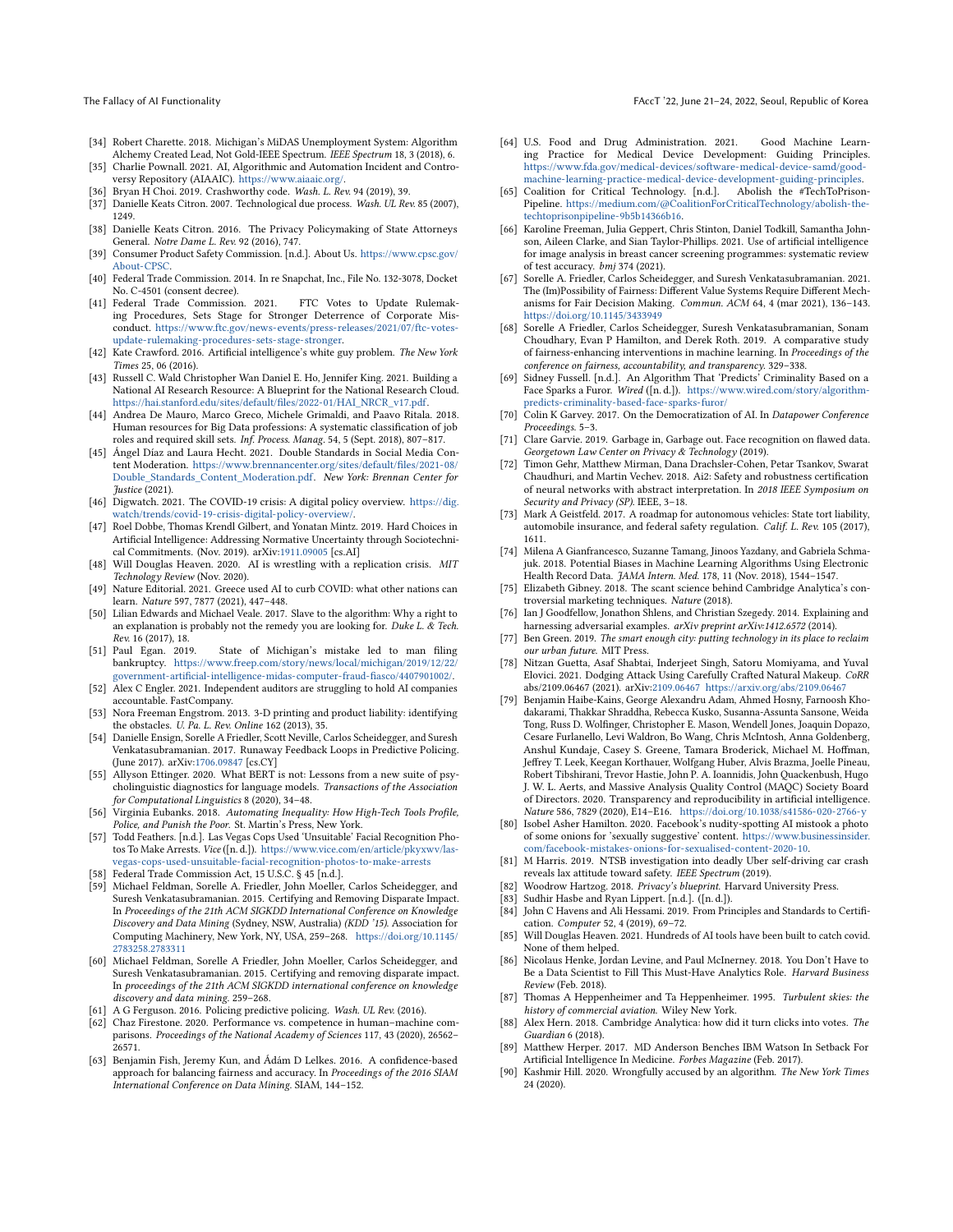- <span id="page-11-31"></span>[91] Sharona Hoffman and Andy Podgurski. 2013. Big bad data: law, public health, and biomedical databases. J. Law Med. Ethics 41 Suppl 1 (March 2013), 56-60.
- <span id="page-11-32"></span>[92] Sharona Hoffman and Andy Podgurski. 2013. The use and misuse of biomedical data: is bigger really better? Am. J. Law Med. 39, 4 (2013), 497–538.
- <span id="page-11-50"></span>[93] Chris Jay Hoofnagle. 2016. Federal Trade Commission: Privacy Law and Policy. Cambridge University Press.
- <span id="page-11-52"></span>[94] F Patrick Hubbard. 2014. Sophisticated robots: balancing liability, regulation, and innovation. Fla. L. Rev. 66 (2014), 1803.
- <span id="page-11-16"></span>[95] Tim Hwang. 2020. Subprime attention crisis: advertising and the time bomb at the heart of the Internet. FSG originals.
- <span id="page-11-18"></span>[96] IEEE. 2006. IEEE Standard Dictionary of Measures of the Software Aspects of Dependability. IEEE Std 982. 1-2005 (Revision of IEEE Std 982. 1-1988) (May 2006),  $1-\overline{41}$ .
- <span id="page-11-23"></span>[97] Bilal Mateen Michael Wooldridge Inken von Borzyskowski, Anjali Mazumder. 2021. Data science and AI in the age of COVID-19. [https://www.turing.ac.uk/sites/default/files/2021-06/data-science-and-ai-in](https://www.turing.ac.uk/sites/default/files/2021-06/data-science-and-ai-in-the-age-of-covid_full-report_2.pdf)[the-age-of-covid\\_full-report\\_2.pdf.](https://www.turing.ac.uk/sites/default/files/2021-06/data-science-and-ai-in-the-age-of-covid_full-report_2.pdf)
- <span id="page-11-28"></span>[98] Abigail Z Jacobs. 2021. Measurement as governance in and for responsible AI. (Sept. 2021). arXiv[:2109.05658](https://arxiv.org/abs/2109.05658) [cs.CY]
- <span id="page-11-29"></span>[99] Abigail Z Jacobs and Hanna Wallach. 2021. Measurement and Fairness. In Proceedings of the 2021 ACM Conference on Fairness, Accountability, and Transparency (Virtual Event Canada). ACM, New York, NY, USA.
- <span id="page-11-45"></span>[100] David Jeans. 2020. ScaleFactor Raised \$100 Million In A Year Then Blamed Covid-19 For Its Demise. Employees Say It Had Much Bigger Problems. Forbes Magazine (July 2020).
- <span id="page-11-17"></span>[101] Anna Jobin, Marcello Ienca, and Effy Vayena. 2019. The global landscape of AI ethics guidelines. Nature Machine Intelligence 1, 9 (Sept. 2019), 389–399.
- <span id="page-11-13"></span>[102] Frederike Kaltheuner, Abeba Birhane, Inioluwa Deborah Raji, Razvan Amironesei, Emily Denton, Alex Hanna, Hilary Nicole, Andrew Smart, Serena Dokuaa Oduro, James Vincent, Alexander Reben, Gemma Milne, Crofton Black, Adam Harvey, Andrew Strait, Tulsi Parida, Aparna Ashok, Fieke Jansen, Corinne Cath, and Aidan Peppin. 2021. Fake AI. Meatspace Press.
- <span id="page-11-25"></span>[103] Margot E Kaminski. 2019. The Right to Explanation, Explained. Berkeley Technology Law Journal 34 (2019), 189.
- <span id="page-11-26"></span>[104] Margot E Kaminski and Jennifer M Urban. 2021. The right to contest AI. Columbia Law Review 121, 7 (2021), 1957–2048.
- <span id="page-11-11"></span>[105] Sayash Kapoor and Arvind Narayanan. 2021. (Ir)Reproducible Machine Learning: A Case Study. [https://reproducible.cs.princeton.edu/.](https://reproducible.cs.princeton.edu/) , 6 pages. [https:](https://reproducible.cs.princeton.edu/) [//reproducible.cs.princeton.edu/](https://reproducible.cs.princeton.edu/)
- <span id="page-11-2"></span>[106] Sean Kippin and Paul Cairney. 2021. The COVID-19 exams fiasco across the UK: four nations and two windows of opportunity. British Politics (2021), 1–23.
- <span id="page-11-0"></span>[107] Lauren Kirchner and Matthew Goldstein. 2020. Access Denied: Faulty Automated Background Checks Freeze Out Renters. The Markup (2020).
- <span id="page-11-1"></span>[108] Lauren Kirchner and Matthew Goldstein. 2020. How Automated Background Checks Freeze Out Renters. The New York Times 28 (May 2020).
- <span id="page-11-5"></span>[109] Kumba Kpakima. 2021. Tiktok's algorithm reportedly bans creators using terms 'Black' and 'BLM'. [https://i-d.vice.com/en\\_uk/article/m7epya/tiktoks](https://i-d.vice.com/en_uk/article/m7epya/tiktoks-algorithm-reportedly-bans-creators-using-terms-black-and-blm)[algorithm-reportedly-bans-creators-using-terms-black-and-blm.](https://i-d.vice.com/en_uk/article/m7epya/tiktoks-algorithm-reportedly-bans-creators-using-terms-black-and-blm) The Verge (2021).
- <span id="page-11-15"></span>[110] P. M. Krafft, Meg Young, Michael Katell, Karen Huang, and Ghislain Bugingo. 2020. Defining AI in Policy versus Practice. Association for Computing Machinery, New York, NY, USA, 72–78. <https://doi.org/10.1145/3375627.3375835>
- <span id="page-11-22"></span>[111] Mark Krass, Peter Henderson, Michelle M Mello, David M Studdert, and Daniel E Ho. 2021. How US law will evaluate artificial intelligence for covid-19. bmj 372  $(2021)$ .<br>[112] NHS AI Lab. 2021.
- <span id="page-11-21"></span>National Medical Imaging Platform (NMIP). [https://www.nhsx.nhs.uk/ai-lab/ai-lab-programmes/ai-in-imaging/national](https://www.nhsx.nhs.uk/ai-lab/ai-lab-programmes/ai-in-imaging/national-medical-imaging-platform-nmip/)[medical-imaging-platform-nmip/.](https://www.nhsx.nhs.uk/ai-lab/ai-lab-programmes/ai-in-imaging/national-medical-imaging-platform-nmip/)
- <span id="page-11-3"></span>[113] Tom Lamont. 2021. The student and the algorithm: how the exam results fiasco threatened one pupil's future.
- <span id="page-11-46"></span>[114] Samuel Läubli, Rico Sennrich, and Martin Volk. 2018. Has Machine Translation Achieved Human Parity? A Case for Document-level Evaluation. (Aug. 2018). arXiv[:1808.07048](https://arxiv.org/abs/1808.07048) [cs.CL]
- <span id="page-11-40"></span>[115] Colin Lecher. [n.d.]. What Happens When an Algorithm Cuts Your Health Care. The Verge ([n. d.]). [https://www.theverge.com/2018/3/21/17144260/healthcare](https://www.theverge.com/2018/3/21/17144260/healthcare-medicaid-algorithm-arkansas-cerebral-palsy)[medicaid-algorithm-arkansas-cerebral-palsy](https://www.theverge.com/2018/3/21/17144260/healthcare-medicaid-algorithm-arkansas-cerebral-palsy)
- <span id="page-11-4"></span>[116] Colin Lecher. 2018. What happens when an algorithm cuts your health care. The Verge (2018).
- <span id="page-11-37"></span>[117] David Lehr and Paul Ohm. [n.d.]. Playing with the data: What legal scholars should learn about machine learning. [https://lawreview.law.ucdavis.edu/issues/](https://lawreview.law.ucdavis.edu/issues/51/2/Symposium/51-2_Lehr_Ohm.pdf) [51/2/Symposium/51-2\\_Lehr\\_Ohm.pdf.](https://lawreview.law.ucdavis.edu/issues/51/2/Symposium/51-2_Lehr_Ohm.pdf) Accessed: 2021-8-10.
- <span id="page-11-12"></span>[118] Thomas Liao, Rohan Taori, Inioluwa Deborah Raji, and Ludwig Schmidt. 2021. Are We Learning Yet? A Meta Review of Evaluation Failures Across Machine Learning. In Thirty-fifth Conference on Neural Information Processing Systems Datasets and Benchmarks Track (Pre-Proceedings). [https://openreview.net/](https://openreview.net/forum?id=mPducS1MsEK) [forum?id=mPducS1MsEK](https://openreview.net/forum?id=mPducS1MsEK)
- <span id="page-11-49"></span>[119] Xiaoxuan Liu, Samantha Cruz Rivera, David Moher, Melanie J Calvert, and Alastair K Denniston. 2020. Reporting guidelines for clinical trial reports for

FAccT '22, June 21-24, 2022, Seoul, Republic of Korea Inioluma Deborah Raji\*, I. Elizabeth Kumar\*, Aaron Horowitz, and Andrew D. Selbst

interventions involving artificial intelligence: the CONSORT-AI extension. bmj 370 (2020).

- <span id="page-11-30"></span>[120] Kristian Lum and William Isaac. 2016. To predict and serve? Signif. (Oxf.) 13, 5 (Oct. 2016), 14–19.
- <span id="page-11-51"></span>[121] William McGeveran. 2018. The Duty of Data Security. Minn. L. Rev. 103 (2018), 1135.
- <span id="page-11-19"></span>[122] Bruce Mellado, Jianhong Wu, Jude Dzevela Kong, Nicola Luigi Bragazzi, Ali Asgary, Mary Kawonga, Nalomotse Choma, Kentaro Hayasi, Benjamin Lieberman, Thuso Mathaha, et al. 2021. Leveraging Artificial Intelligence and Big Data to optimize COVID-19 clinical public health and vaccination roll-out strategies in Africa. Available at SSRN 3787748 (2021).
- <span id="page-11-47"></span>[123] Brian Menegus. 2019. Defense of amazon's face recognition tool undermined by its only known police client.
- <span id="page-11-24"></span>[124] Shira Mitchell, Eric Potash, Solon Barocas, Alexander D'Amour, and Kristian Lum. 2021. Algorithmic Fairness: Choices, Assumptions, and Definitions. Annu. Rev. Stat. Appl. 8, 1 (March 2021), 141–163.
- <span id="page-11-42"></span>[125] Milad Moradi and Matthias Samwald. 2021. Evaluating the robustness of neural language models to input perturbations. arXiv preprint arXiv:2108.12237 (2021).
- <span id="page-11-35"></span>[126] Michael Muller, Melanie Feinberg, Timothy George, Steven J Jackson, Bonnie E John, Mary Beth Kery, and Samir Passi. 2019. Human-Centered Study of Data Science Work Practices. In Extended Abstracts of the 2019 CHI Conference on Human Factors in Computing Systems (Glasgow, Scotland Uk) (CHI EA '19). Association for Computing Machinery, New York, NY, USA, 1–8.
- <span id="page-11-54"></span>[127] Deirdre K Mulligan and Kenneth A Bamberger. 2019. Procurement as policy: Administrative process for machine learning. Berkeley Tech. LJ 34 (2019), 773.
- <span id="page-11-48"></span>[128] Ralph Nader. 1965. Unsafe at any speed. The designed-in dangers of the American automobile. (1965).
- <span id="page-11-39"></span>[129] Myura Nagendran, Yang Chen, Christopher A Lovejoy, Anthony C Gordon, Matthieu Komorowski, Hugh Harvey, Eric J Topol, John P A Ioannidis, Gary S Collins, and Mahiben Maruthappu. 2020. Artificial intelligence versus clinicians: systematic review of design, reporting standards, and claims of deep learning studies. BMJ 368 (2020). <https://doi.org/10.1136/bmj.m689> arXiv[:https://www.bmj.com/content/368/bmj.m689.full.pdf](https://arxiv.org/abs/https://www.bmj.com/content/368/bmj.m689.full.pdf)
- <span id="page-11-14"></span>[130] Arvind Narayanan. 2019. How to recognize AI snake oil. Arthur Miller Lecture on Science and Ethics (2019).
- <span id="page-11-41"></span>[131] Pandu Nayak. 2019. Understanding searches better than ever before. The Keyword 295 (2019).
- <span id="page-11-9"></span>[132] Luke Oakden-Rayner, Jared Dunnmon, Gustavo Carneiro, and Christopher Ré. 2020. Hidden stratification causes clinically meaningful failures in machine learning for medical imaging. In Proceedings of the ACM conference on health, inference, and learning. 151–159.
- <span id="page-11-8"></span>[133] Ziad Obermeyer, Brian Powers, Christine Vogeli, and Sendhil Mullainathan. 2019. Dissecting racial bias in an algorithm used to manage the health of populations. Science 366, 6464 (2019), 447–453.
- <span id="page-11-27"></span>[134] OED Online 2021. [https://www.oed.com/view/Entry/54950742.](https://www.oed.com/view/Entry/54950742)
- <span id="page-11-38"></span>[135] National Audit Office. 2020. Investigation into the response to cheating in English language tests - national audit office (NAO) press release. [https://www.nao.org.uk/press-release/investigation-into-the-response](https://www.nao.org.uk/press-release/investigation-into-the-response-to-cheating-in-english-language-tests/)[to-cheating-in-english-language-tests/](https://www.nao.org.uk/press-release/investigation-into-the-response-to-cheating-in-english-language-tests/)
- <span id="page-11-44"></span>[136] Catherine Olsson. 2019. Unsolved research problems vs. real-world threat models. [https://medium.com/@catherio/unsolved-research-problems-vs-real](https://medium.com/@catherio/unsolved-research-problems-vs-real-world-threat-models-e270e256bc9e)[world-threat-models-e270e256bc9e.](https://medium.com/@catherio/unsolved-research-problems-vs-real-world-threat-models-e270e256bc9e) [https://medium.com/@catherio/unsolved](https://medium.com/@catherio/unsolved-research-problems-vs-real-world-threat-models-e270e256bc9e)[research-problems-vs-real-world-threat-models-e270e256bc9e](https://medium.com/@catherio/unsolved-research-problems-vs-real-world-threat-models-e270e256bc9e)
- <span id="page-11-20"></span>[137] Steven Overly. 2020. White House seeks Silicon Valley help battling coronavirus.
- <span id="page-11-53"></span>[138] David G Owen. 2001. Manufacturing Defects. SCL Rev. 53 (2001), 851.
- <span id="page-11-6"></span>[139] Jesse O'Neill. 2021. Facebook cracks down on discussing 'hoes' in gardening group. [https://nypost.com/2021/07/20/facebook-cracks-down-on-discussing](https://nypost.com/2021/07/20/facebook-cracks-down-on-discussing-hoes-in-gardening-group/)[hoes-in-gardening-group/.](https://nypost.com/2021/07/20/facebook-cracks-down-on-discussing-hoes-in-gardening-group/)
- <span id="page-11-7"></span>[140] Mark A Paige and Audrey Amrein-Beardsley. 2020. "Houston, We Have a Lawsuit": A Cautionary Tale for the Implementation of Value-Added Models for High-Stakes Employment Decisions. Educational Researcher 49, 5 (2020), 350–359.
- <span id="page-11-33"></span>[141] Samir Passi and Solon Barocas. 2019. Problem Formulation and Fairness. In Proceedings of the Conference on Fairness, Accountability, and Transparency (Atlanta, GA, USA) (FAT\* '19). Association for Computing Machinery, New York, NY, USA, 39–48.
- <span id="page-11-36"></span>[142] Samir Passi and Steven J Jackson. 2018. Trust in Data Science: Collaboration, Translation, and Accountability in Corporate Data Science Projects. Proc. ACM Hum.-Comput. Interact. 2, CSCW (Nov. 2018), 1–28.
- <span id="page-11-34"></span>[143] Samir Passi and Phoebe Sengers. 2020. Making data science systems work. Big Data & Society 7, 2 (July 2020), 2053951720939605.
- <span id="page-11-43"></span>[144] Jay Peters. [n.d.]. Researchers fooled Chinese facial recognition terminals with just a mask. The Verge ([n. d.]). [https://www.theverge.com/2019/12/](https://www.theverge.com/2019/12/13/21020575/china-facial-recognition-terminals-fooled-3d-mask-kneron-research-fallibility) [13/21020575/china-facial-recognition-terminals-fooled-3d-mask-kneron](https://www.theverge.com/2019/12/13/21020575/china-facial-recognition-terminals-fooled-3d-mask-kneron-research-fallibility)[research-fallibility](https://www.theverge.com/2019/12/13/21020575/china-facial-recognition-terminals-fooled-3d-mask-kneron-research-fallibility)
- <span id="page-11-10"></span>[145] Joelle Pineau, Philippe Vincent-Lamarre, Koustuv Sinha, Vincent Larivière, Alina Beygelzimer, Florence d'Alché Buc, Emily Fox, and Hugo Larochelle. 2021. Improving reproducibility in machine learning research: a report from the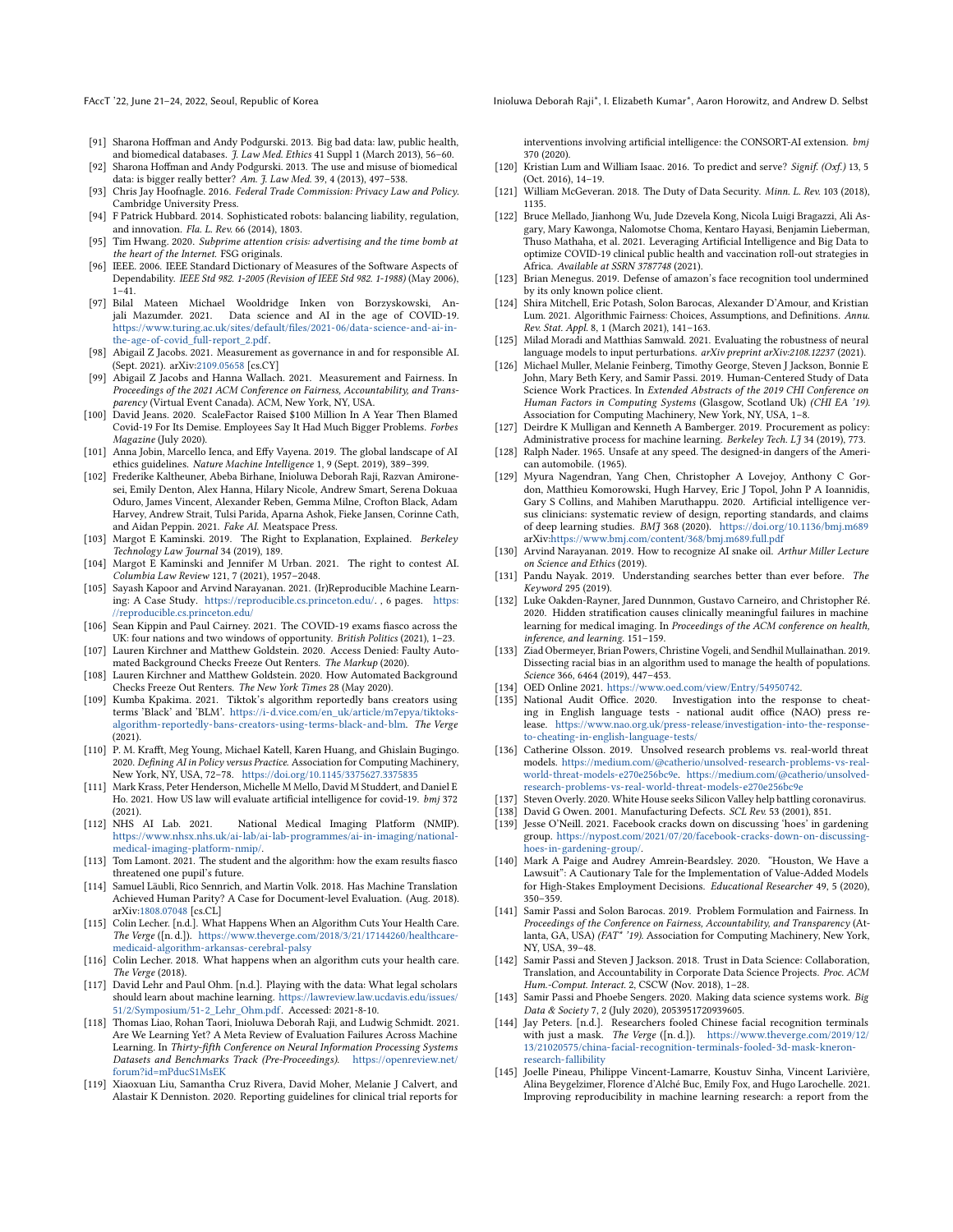NeurIPS 2019 reproducibility program. Journal of Machine Learning Research 22 (2021).

- <span id="page-12-16"></span>[146] Carina Prunkl and Jess Whittlestone. 2020. Beyond near-and long-term: Towards a clearer account of research priorities in AI ethics and society. In Proceedings of the AAAI/ACM Conference on AI, Ethics, and Society. 138–143.
- <span id="page-12-29"></span>[147] Danish Pruthi, Bhuwan Dhingra, and Zachary C Lipton. 2019. Combating adversarial misspellings with robust word recognition. arXiv preprint arXiv:1905.11268 (2019).
- <span id="page-12-6"></span>[148] Manish Raghavan, Solon Barocas, Jon Kleinberg, and Karen Levy. 2020. Mitigating bias in algorithmic hiring: Evaluating claims and practices. In Proceedings of the 2020 conference on fairness, accountability, and transparency. 469–481.
- <span id="page-12-3"></span>[149] Inioluwa Deborah Raji, Emily M Bender, Amandalynne Paullada, Emily Denton, and Alex Hanna. 2021. AI and the everything in the whole wide world benchmark. arXiv preprint arXiv:2111.15366 (2021).
- <span id="page-12-33"></span>[150] Inioluwa Deborah Raji and Joy Buolamwini. 2019. Actionable auditing: Investigating the impact of publicly naming biased performance results of commercial ai products. In Proceedings of the 2019 AAAI/ACM Conference on AI, Ethics, and Society. 429–435.
- <span id="page-12-43"></span>[151] Inioluwa Deborah Raji, Sasha Costanza-Chock, and Joy Buolamwini. 2022. Change From the Outside: Towards Credible Third-Party Audits of AI Systems. Missing Links in AI Policy (2022).
- <span id="page-12-42"></span>[152] Inioluwa Deborah Raji, Andrew Smart, Rebecca N White, Margaret Mitchell, Timnit Gebru, Ben Hutchinson, Jamila Smith-Loud, Daniel Theron, and Parker Barnes. 2020. Closing the AI accountability gap: Defining an end-to-end framework for internal algorithmic auditing. In Proceedings of the 2020 conference on fairness, accountability, and transparency. 33–44.
- <span id="page-12-44"></span>[153] Inioluwa Deborah Raji and Jingying Yang. 2019. About ml: Annotation and benchmarking on understanding and transparency of machine learning lifecycles. arXiv preprint arXiv:1912.06166 (2019).
- <span id="page-12-48"></span>[154] Alexander Ratner, Dan Alistarh, Gustavo Alonso, David G Andersen, Peter Bailis, Sarah Bird, Nicholas Carlini, Bryan Catanzaro, Jennifer Chayes, Eric Chung, et al. 2019. MLSys: The new frontier of machine learning systems. arXiv preprint arXiv:1904.03257 (2019).
- <span id="page-12-39"></span>[155] Restatement (Third) of Torts: Products Liability § 3 [n.d.].
- <span id="page-12-45"></span>[156] Rashida Richardson. 2021. Best Practices for Government Procurement of Data-Driven Technologies. Available at SSRN 3855637 (2021).
- <span id="page-12-10"></span>[157] Rashida Richardson. 2021. Defining and Demystifying Automated Decision Systems. Maryland Law Review, Forthcoming (2021).
- <span id="page-12-24"></span>[158] Rashida Richardson, Jason Schultz, and Kate Crawford. 2019. Dirty Data, Bad Predictions: How Civil Rights Violations Impact Police Data, Predictive Policing Systems, and Justice. (Feb. 2019).
- <span id="page-12-0"></span>[159] Rashida Richardson, Jason M Schultz, and Vincent M Southerland. 2019. Litigating Algorithms: 2019 US Report. AI Now Institute, September (2019).
- <span id="page-12-36"></span>[160] Samantha Cruz Rivera, Xiaoxuan Liu, An-Wen Chan, Alastair K Denniston, and Melanie J Calvert. 2020. Guidelines for clinical trial protocols for interventions involving artificial intelligence: the SPIRIT-AI extension. bmj 370 (2020).
- <span id="page-12-15"></span>[161] Michael Roberts, Derek Driggs, Matthew Thorpe, Julian Gilbey, Michael Yeung, Stephan Ursprung, Angelica I Aviles-Rivero, Christian Etmann, Cathal McCague, Lucian Beer, et al. 2021. Common pitfalls and recommendations for using machine learning to detect and prognosticate for COVID-19 using chest radiographs and CT scans. Nature Machine Intelligence 3, 3 (2021), 199–217.
- <span id="page-12-12"></span>[162] Ronald E Robertson, Jon Green, Damian Ruck, Katya Ognyanova, Christo Wilson, and David Lazer. 2021. Engagement Outweighs Exposure to Partisan and Unreliable News within Google Search. arXiv preprint arXiv:2201.00074 (2021).
- <span id="page-12-37"></span>[163] Harold E Roland and Brian Moriarty. 1991. System safety engineering and management. John Wiley & Sons.
- <span id="page-12-25"></span>[164] Casey Ross, Ike Swetlitz, Rachel Cohrs, Ian Dillingham, STAT Staff, Nicholas Florko, and Maddie Bender. 2018. IBM's Watson supercomputer recommended 'unsafe and incorrect' cancer treatments, internal documents show. [https://www.statnews.com/2018/07/25/ibm-watson-recommended-unsafe](https://www.statnews.com/2018/07/25/ibm-watson-recommended-unsafe-incorrect-treatments/?utm_source=STAT+Newsletters&utm_campaign=beb06f048d-MR_COPY_08&utm_medium=email&utm_term=0_8cab1d7961-beb06f048d-150085821)[incorrect-treatments/?utm\\_source=STAT+Newsletters&utm\\_campaign=](https://www.statnews.com/2018/07/25/ibm-watson-recommended-unsafe-incorrect-treatments/?utm_source=STAT+Newsletters&utm_campaign=beb06f048d-MR_COPY_08&utm_medium=email&utm_term=0_8cab1d7961-beb06f048d-150085821) [beb06f048d-MR\\_COPY\\_08&utm\\_medium=email&utm\\_term=0\\_8cab1d7961](https://www.statnews.com/2018/07/25/ibm-watson-recommended-unsafe-incorrect-treatments/?utm_source=STAT+Newsletters&utm_campaign=beb06f048d-MR_COPY_08&utm_medium=email&utm_term=0_8cab1d7961-beb06f048d-150085821) [beb06f048d-150085821.](https://www.statnews.com/2018/07/25/ibm-watson-recommended-unsafe-incorrect-treatments/?utm_source=STAT+Newsletters&utm_campaign=beb06f048d-MR_COPY_08&utm_medium=email&utm_term=0_8cab1d7961-beb06f048d-150085821) Accessed: 2022-1-13.
- <span id="page-12-46"></span>[165] David S Rubenstein. 2021. Acquiring ethical AI. Florida Law Review 73 (2021).
- <span id="page-12-5"></span>[166] David Sculley, Gary Holt, Daniel Golovin, Eugene Davydov, Todd Phillips, Dietmar Ebner, Vinay Chaudhary, Michael Young, Jean-Francois Crespo, and Dan Dennison. 2015. Hidden technical debt in machine learning systems. Advances in neural information processing systems 28 (2015), 2503–2511.
- <span id="page-12-22"></span>[167] Andrew D Selbst and Julia Powles. 2017. Meaningful information and the right to explanation. International Data Privacy Law 7, 4 (2017), 233–242.
- <span id="page-12-17"></span>[168] J Shane. 2019. Janelle Shane: The danger of AI is weirder than you think TED Talk, 10: 20. Katsottu 8.8, 2020.
- <span id="page-12-49"></span>[169] Shreya Shankar and Aditya Parameswaran. 2021. Towards Observability for Machine Learning Pipelines. arXiv preprint arXiv:2108.13557 (2021).
- <span id="page-12-34"></span>[170] Nate Silver. 2012. The signal and the noise: why so many predictions fail–but some don't. Penguin.
- <span id="page-12-26"></span>[171] George Simon, Courtney D DiNardo, Koichi Takahashi, Tina Cascone, Cynthia Powers, Rick Stevens, Joshua Allen, Mara B Antonoff, Daniel Gomez, Pat Keane,

Fernando Suarez Saiz, Quynh Nguyen, Emily Roarty, Sherry Pierce, Jianjun Zhang, Emily Hardeman Barnhill, Kate Lakhani, Kenna Shaw, Brett Smith, Stephen Swisher, Rob High, P Andrew Futreal, John Heymach, and Lynda Chin. 2019. Applying Artificial Intelligence to Address the Knowledge Gaps in Cancer Care. Oncologist 24, 6 (June 2019), 772–782.

- <span id="page-12-47"></span>[172] Mona Sloane, Rumman Chowdhury, John C Havens, Tomo Lazovich, and Luis Rincon Alba. 2021. AI and Procurement-A Primer. (2021).
- <span id="page-12-7"></span>[173] Mona Sloane, Emanuel Moss, and Rumman Chowdhury. 2022. A Silicon Valley love triangle: Hiring algorithms, pseudo-science, and the quest for auditability. Patterns 3, 2 (2022), 100425.
- <span id="page-12-38"></span>[174] David Smith and Kenneth Simpson. 2004. Functional safety. Routledge.
- <span id="page-12-32"></span>[175] Jacob Snow. 2018. Amazon's Face Recognition Falsely Matched 28 Members of Congress With Mugshots. [https://www.aclu.org/blog/privacy-technology/](https://www.aclu.org/blog/privacy-technology/surveillance-technologies/amazons-face-recognition-falsely-matched-28) [surveillance-technologies/amazons-face-recognition-falsely-matched-28.](https://www.aclu.org/blog/privacy-technology/surveillance-technologies/amazons-face-recognition-falsely-matched-28) Accessed: 2022-1-12.
- <span id="page-12-18"></span>[176] Irene Solaiman, Miles Brundage, Jack Clark, Amanda Askell, Ariel Herbert-Voss, Jeff Wu, Alec Radford, Gretchen Krueger, Jong Wook Kim, Sarah Kreps, Miles McCain, Alex Newhouse, Jason Blazakis, Kris McGuffie, and Jasmine Wang. 2019. Release Strategies and the Social Impacts of Language Models. arXiv[:1908.09203](https://arxiv.org/abs/1908.09203) [cs.CL]
- <span id="page-12-27"></span>[177] Jay Stanley. [n.d.]. Pitfalls of Artificial Intelligence Decisionmaking Highlighted In Idaho ACLU Case. ACLU Blogs ([n. d.]). [https://www.aclu.org/blog/privacy](https://www.aclu.org/blog/privacy-technology/pitfalls-artificial-intelligence-decisionmaking-highlighted-idaho-aclu-case)[technology/pitfalls-artificial-intelligence-decisionmaking-highlighted-idaho](https://www.aclu.org/blog/privacy-technology/pitfalls-artificial-intelligence-decisionmaking-highlighted-idaho-aclu-case)[aclu-case](https://www.aclu.org/blog/privacy-technology/pitfalls-artificial-intelligence-decisionmaking-highlighted-idaho-aclu-case)
- <span id="page-12-13"></span>[178] Brian Stanton and Theodore Jensen. 2021. Trust and Artificial Intelligence. (March 2021).
- <span id="page-12-8"></span>[179] Luke Stark and Jevan Hutson. 2022. Physiognomic Artificial Intelligence. forthcoming in Fordham Intellectual Property, Media & Entertainment Law Journal XXXII (2022). [https://papers.ssrn.com/sol3/papers.cfm?abstract\\_id=3927300](https://papers.ssrn.com/sol3/papers.cfm?abstract_id=3927300)
- <span id="page-12-2"></span>[180] Eliza Strickland. [n.d.]. IBM Watson Heal Thyself: How IBM Watson Overpromised And Underdeliverd On AI Health Care. [https://spectrum.ieee.org/how](https://spectrum.ieee.org/how-ibm-watson-overpromised-and-underdelivered-on-ai-health-care)[ibm-watson-overpromised-and-underdelivered-on-ai-health-care.](https://spectrum.ieee.org/how-ibm-watson-overpromised-and-underdelivered-on-ai-health-care) Accessed: 2022-1-13.
- <span id="page-12-14"></span>[181] Andreas Sudmann. 2020. The Democratization of Artificial Intelligence. In The Democratization of Artificial Intelligence. transcript-Verlag, 9–32.
- <span id="page-12-1"></span>[182] Maia Szalavitz. 2021. The Pain Was Unbearable. So Why Did Doctors Turn Her Away? [https://www.wired.com/story/opioid-drug-addiction-algorithm](https://www.wired.com/story/opioid-drug-addiction-algorithm-chronic-pain/)[chronic-pain/.](https://www.wired.com/story/opioid-drug-addiction-algorithm-chronic-pain/)
- <span id="page-12-28"></span>[183] Rohan Taori, Achal Dave, Vaishaal Shankar, Nicholas Carlini, Benjamin Recht, and Ludwig Schmidt. 2020. Measuring Robustness to Natural Distribution Shifts in Image Classification. In Advances in Neural Information Processing Systems, H. Larochelle, M. Ranzato, R. Hadsell, M. F. Balcan, and H. Lin (Eds.), Vol. 33. Curran Associates, Inc., 18583–18599. [https://proceedings.neurips.cc/paper/](https://proceedings.neurips.cc/paper/2020/file/d8330f857a17c53d217014ee776bfd50-Paper.pdf) [2020/file/d8330f857a17c53d217014ee776bfd50-Paper.pdf](https://proceedings.neurips.cc/paper/2020/file/d8330f857a17c53d217014ee776bfd50-Paper.pdf)
- <span id="page-12-9"></span>[184] Chris Tennant and Jack Stilgoe. 2021. The attachments of 'autonomous' vehicles. Social Studies of Science 51, 6 (2021), 846–870.
- <span id="page-12-31"></span>[185] Antonio Toral, Sheila Castilho, Ke Hu, and Andy Way. 2018. Attaining the Unattainable? Reassessing Claims of Human Parity in Neural Machine Transla-tion. (Aug. 2018). arXiv[:1808.10432](https://arxiv.org/abs/1808.10432) [cs.CL]<br>[186] Microsoft Translator. 2018. Neural M
- <span id="page-12-30"></span>Neural Machine Translation reaches historic milestone: human parity for Chinese to English translations. [https://www.microsoft.com/en-us/translator/blog/2018/03/14/human](https://www.microsoft.com/en-us/translator/blog/2018/03/14/human-parity-for-chinese-to-english-translations/)[parity-for-chinese-to-english-translations/.](https://www.microsoft.com/en-us/translator/blog/2018/03/14/human-parity-for-chinese-to-english-translations/) Accessed: 2022-1-12.
- <span id="page-12-40"></span>[187] Uniform Commercial Code § 2-314 [n.d.].
- <span id="page-12-41"></span>[188] Uniform Commercial Code § 2-315 [n.d.].
- <span id="page-12-20"></span>[189] Sam Varghese. 2021. How a Google search could end up endangering a life. [https://itwire.com/home-it/how-a-google-search-could-end-up](https://itwire.com/home-it/how-a-google-search-could-end-up-endangering-a-life.html)[endangering-a-life.html.](https://itwire.com/home-it/how-a-google-search-could-end-up-endangering-a-life.html)
- <span id="page-12-21"></span>[190] Michael Veale and Frederik Zuiderveen Borgesius. 2021. Demystifying the Draft EU Artificial Intelligence Act—Analysing the good, the bad, and the unclear elements of the proposed approach. Computer Law Review International 22, 4 (2021), 97–112.
- <span id="page-12-11"></span>[191] Lee Vinsel. [n.d.]. You're Doing It Wrong: Notes on Criticism and Technology Hype. ([n. d.]). [https://sts-news.medium.com/youre-doing-it-wrong-notes-on](https://sts-news.medium.com/youre-doing-it-wrong-notes-on-criticism-and-technology-hype-18b08b4307e5)[criticism-and-technology-hype-18b08b4307e5](https://sts-news.medium.com/youre-doing-it-wrong-notes-on-criticism-and-technology-hype-18b08b4307e5)
- <span id="page-12-35"></span>[192] Lee Vinsel. 2019. Moving Violations: Automobiles, Experts, and Regulations in the United States. JHU Press.
- <span id="page-12-23"></span>[193] Sandra Wachter, Brent Mittelstadt, and Luciano Floridi. 2017. Why a right to explanation of automated decision-making does not exist in the general data protection regulation. International Data Privacy Law 7, 2 (2017), 76-99.
- <span id="page-12-4"></span>[194] Zhiyuan Wan, Xin Xia, David Lo, and Gail C. Murphy. 2021. How does Machine Learning Change Software Development Practices? IEEE Transactions on Software Engineering 47, 9 (2021), 1857–1871. [https://doi.org/10.1109/TSE.2019.](https://doi.org/10.1109/TSE.2019.2937083) [2937083](https://doi.org/10.1109/TSE.2019.2937083)
- <span id="page-12-19"></span>[195] Laura Weidinger, John Mellor, Maribeth Rauh, Conor Griffin, Jonathan Uesato, Po-Sen Huang, Myra Cheng, Mia Glaese, Borja Balle, Atoosa Kasirzadeh, et al. 2021. Ethical and social risks of harm from Language Models. arXiv preprint arXiv:2112.04359 (2021).